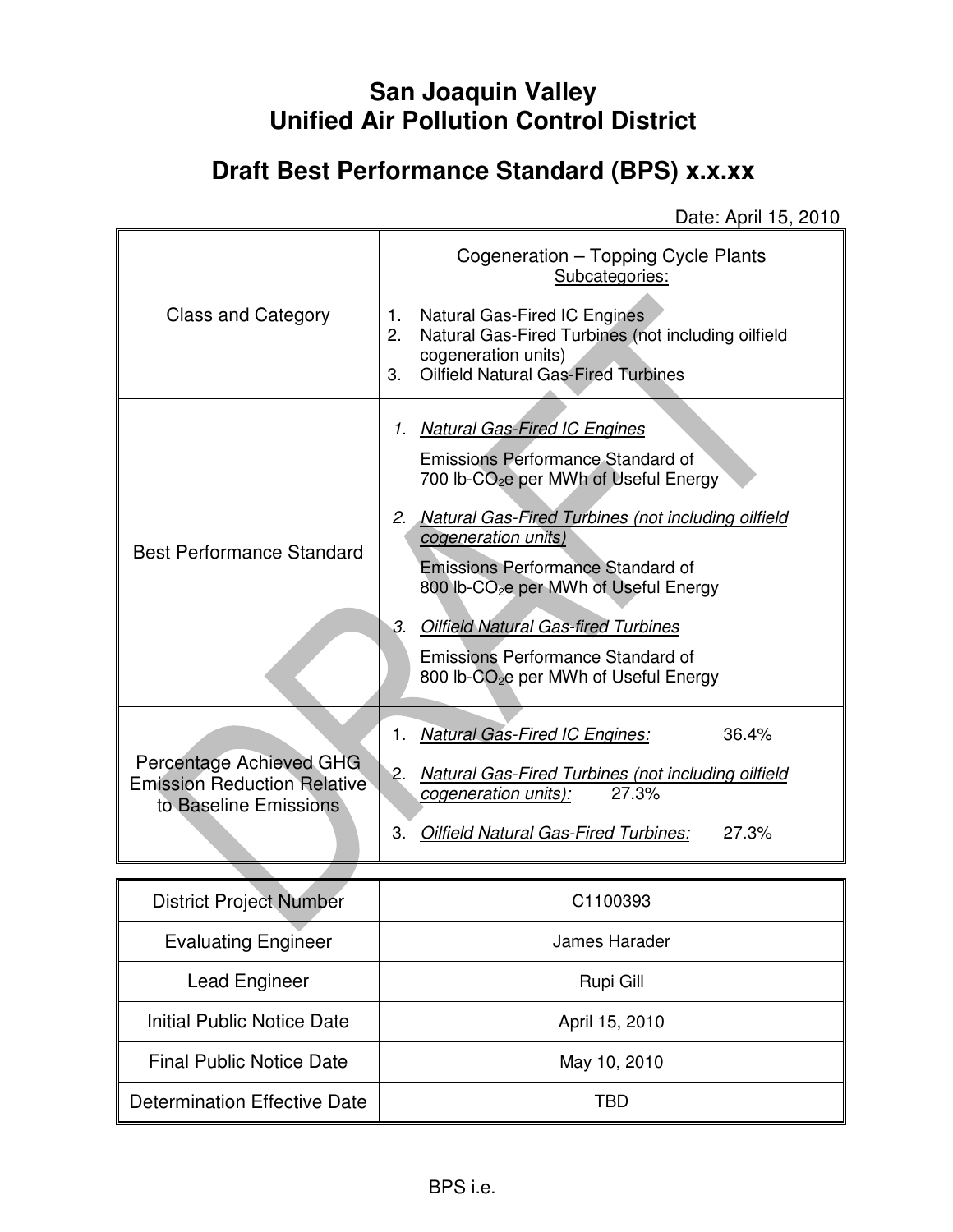# **TABLE OF CONTENTS**

## Page

| STEP 1. Establish Baseline Emissions Factor for Class and Category  4<br>STEP 2. List Technologically Feasible GHG Emission Control Measures 7<br>STEP 3. Identify all Achieved-in-Practice GHG Emission Control Measures 11<br>STEP 4. Quantify the Potential GHG Emission and Percent Reduction for Each<br>Identified Achieved-in-Practice GHG Emission Control Measure<br>$\overline{14}$<br>STEP 5. Rank all Achieved-in-Practice GHG emission reduction measures by order<br>STEP 6. Establish the Best Performance Standard (BPS) for this Class and<br>STEP 7. Eliminate All Other Achieved-in-Practice Options from Consideration as |
|-----------------------------------------------------------------------------------------------------------------------------------------------------------------------------------------------------------------------------------------------------------------------------------------------------------------------------------------------------------------------------------------------------------------------------------------------------------------------------------------------------------------------------------------------------------------------------------------------------------------------------------------------|
| V. Appendices                                                                                                                                                                                                                                                                                                                                                                                                                                                                                                                                                                                                                                 |
| Appendix I<br>Initial Public Process                                                                                                                                                                                                                                                                                                                                                                                                                                                                                                                                                                                                          |
| Appendix II<br><b>Public Review Process</b>                                                                                                                                                                                                                                                                                                                                                                                                                                                                                                                                                                                                   |
| Appendix III<br>Reserved for Public Comments Received and District Responses                                                                                                                                                                                                                                                                                                                                                                                                                                                                                                                                                                  |
| <b>Appendix IV</b><br>Survey Results for Natural Gas-Fired IC Engine Cogeneration<br><b>Systems</b>                                                                                                                                                                                                                                                                                                                                                                                                                                                                                                                                           |
| Survey Results for Natural Gas-fired Turbine Cogeneration<br>Appendix V<br>Systems (non-oilfield)                                                                                                                                                                                                                                                                                                                                                                                                                                                                                                                                             |
| Oilfield Natural Gas-Fired<br>Survey Results for<br>Turbine<br><b>Appendix VI</b><br><b>Cogeneration Systems</b>                                                                                                                                                                                                                                                                                                                                                                                                                                                                                                                              |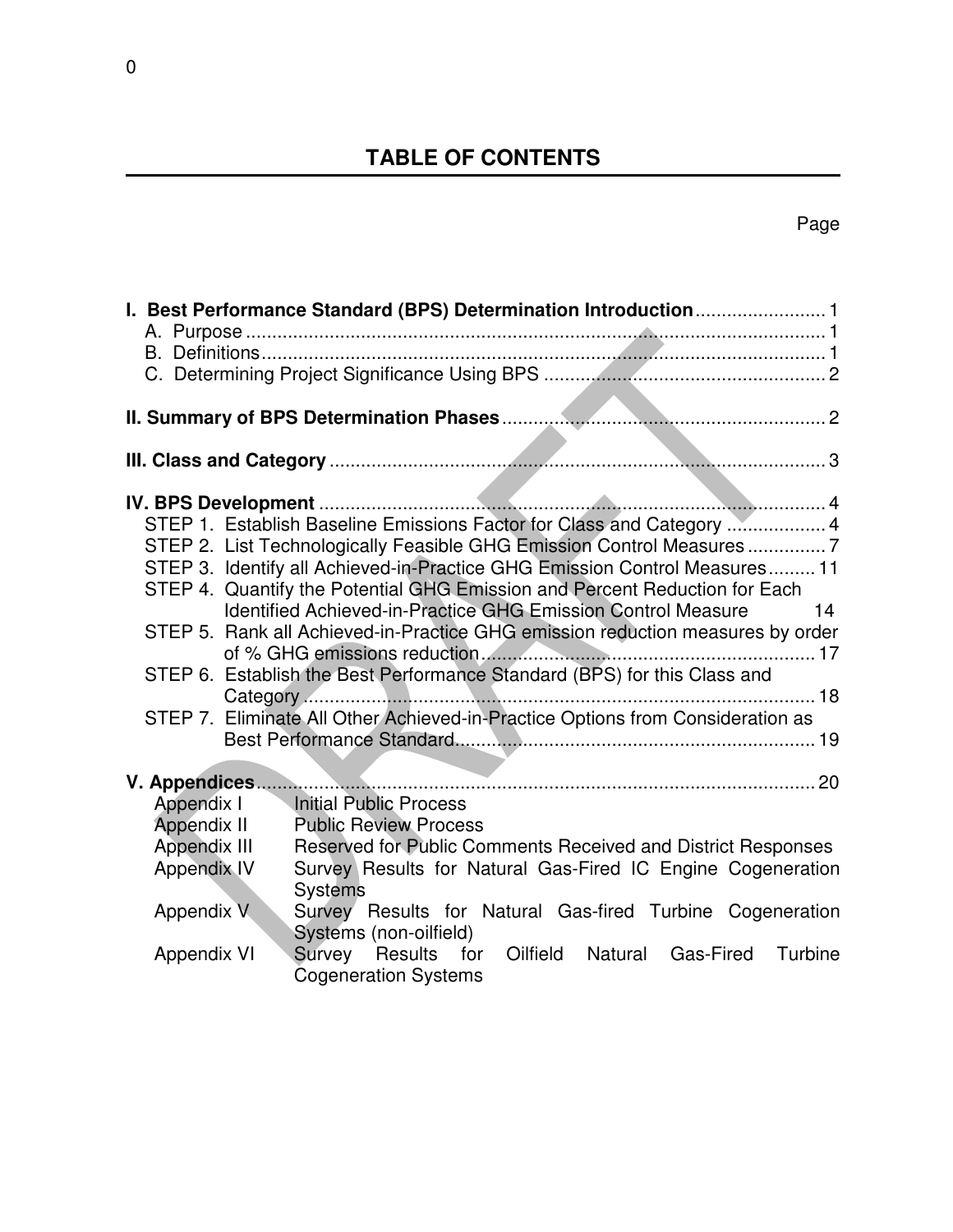### **I. Best Performance Standard (BPS) Determination Introduction**

### **A. Purpose**

To assist permit applicants, project proponents, and interested parties in assessing and reducing the impacts of project specific greenhouse gas emissions (GHG) on global climate change from stationary source projects, the San Joaquin Valley Air Pollution Control District (District) has adopted the policy: District Policy - Addressing GHG Emission Impacts for Stationary Source Projects Under CEQA When Serving as the Lead Agency. This policy applies to projects for which the District has discretionary approval authority over the project and the District serves as the lead agency for CEQA purposes. Nonetheless, land use agencies can refer to it as guidance for projects that include stationary sources of emissions. The policy relies on the use of performance-based standards, otherwise known as Best Performance Standards (BPS) to assess significance of project specific greenhouse gas emissions on global climate change during the environmental review process, as required by CEQA. Use of BPS is a method of streamlining the CEQA process of determining significance and is not a required emission reduction measure. Projects implementing BPS would be determined to have a less than cumulatively significant impact. Otherwise, demonstration of a 29 percent reduction in GHG emissions, from businessas-usual, is required to determine that a project would have a less than cumulatively significant impact.

### **B. Definitions**

Best Performance Standard for Stationary Source Projects for a specific Class and Category is the most effective, District approved, Achieved-in-Practice means of reducing or limiting GHG emissions from a GHG emissions source, which is also economically feasible per the definition of Achieved-in-Practice. BPS includes equipment type, equipment design, and operational and maintenance practices for the identified service, operation, or emissions unit class and category.

Business-as-Usual is the emissions for a type of equipment or operation within an identified class and category projected for the year 2020, assuming no change in GHG emissions per unit of activity as established for the baseline period, 2002-2004. To relate BAU to an emissions generating activity, the District proposes to establish emission factors per unit of activity, for each class and category, using the 2002-2004 baseline period as the reference.

Category is a District approved subdivision within a "class" as identified by unique operational or technical aspects.

Class is the broadest District approved division of stationary GHG sources based on fundamental type of equipment or industrial classification of the source operation.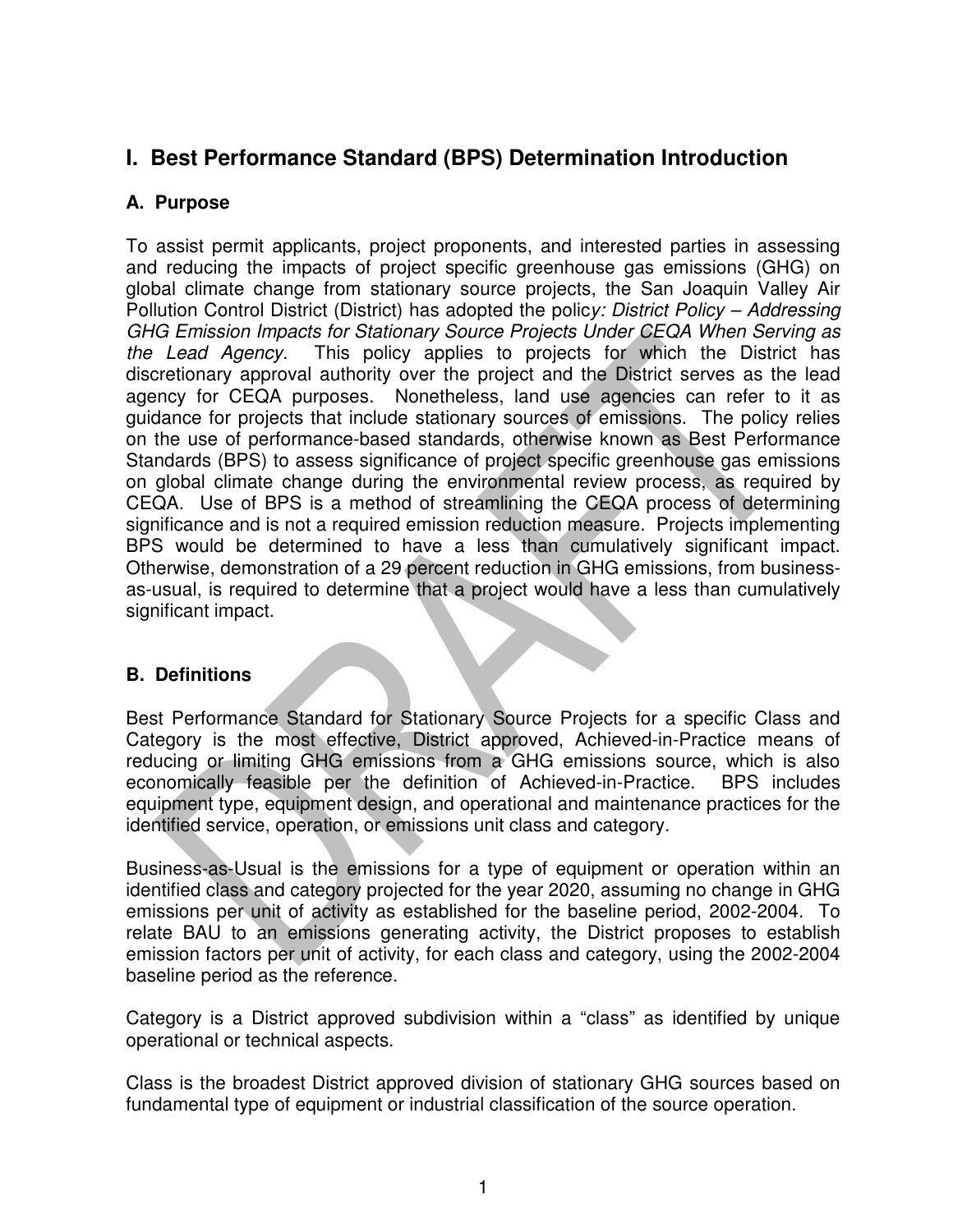### **C. Determining Project Significance Using BPS**

Use of BPS is a method of determining significance of project specific GHG emission impacts using established specifications. BPS is not a required mitigation of project related impacts. Use of BPS would streamline the significance determination process by pre-quantifying the emission reductions that would be achieved by a specific GHG emission reduction measure and pre-approving the use of such a measure to reduce project-related GHG emissions.

GHG emissions can be directly emitted from stationary sources of air pollution requiring operating permits from the District, or they may be emitted indirectly, as a result of increased electrical power usage, for instance. For traditional stationary source projects, BPS includes equipment type, equipment design, and operational and maintenance practices for the identified service, operation, or emissions unit class and category.

### **II. Summary of BPS Determination Phases**

The District has established Topping Cycle Cogeneration as a separate class and category that requires implementation of a Best Performance Standard (BPS) pursuant to the District's Climate Change Action Plan (CCAP). The District's determination of the BPS for this class and category has been made using the phased BPS development process established in the District's Final Staff Report, Addressing Greenhouse Gas Emissions under the California Environmental Quality Act. A summary of the specific implementation of the phased BPS development process for this specific determination is as follows: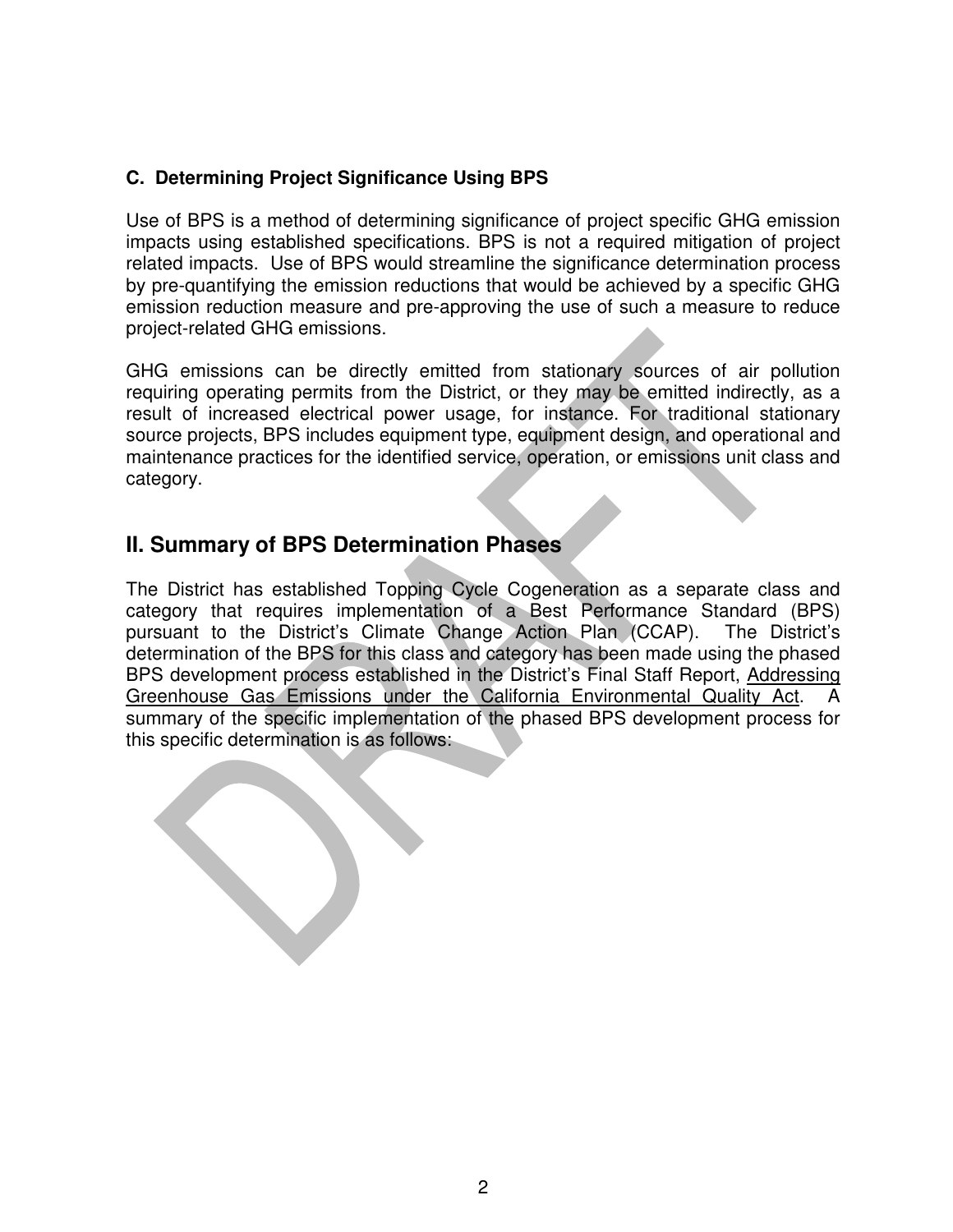| <b>BPS Development Process Phases for Topping Cycle Cogeneration</b> |                                         |             |                                                                                                                                                  |
|----------------------------------------------------------------------|-----------------------------------------|-------------|--------------------------------------------------------------------------------------------------------------------------------------------------|
| <b>Phase</b>                                                         | <b>Description</b>                      | <b>Date</b> | <b>Comments</b>                                                                                                                                  |
|                                                                      | <b>Initial Public</b><br><b>Process</b> | 2/09/10     | The District's intent notice is attached as Appendix I.                                                                                          |
| 2                                                                    | <b>BPS</b><br>Development               | 4/15/10     | See Section IV of this evaluation document.                                                                                                      |
| 3                                                                    | <b>Public Review</b>                    | 4/15/2010   | The District's BPS determination notice and a list of<br>individuals receiving notification are attached as Appendix II.                         |
| 4                                                                    | <b>Public</b><br>Comments               | 5/10/2010   | The public comment period ended on the date given. All<br>public comments received and the District's responses are<br>attached as Appendix III. |

### **III. Class and Category**

The District has established cogeneration as a separate class and category of source that requires implementation of a Best Performance Standard (BPS) pursuant to the District's Climate Change Action Plan (CCAP). Cogeneration, also referred to as Combined Heat and Power (CHP), is the generation of electricity and useful thermal energy or mechanical work from a single fuel source.

Cogeneration units are typically categorized as either topping cycle systems or bottoming cycle systems. A topping cycle cogeneration system is a cogeneration system that uses input energy (usually fuel) to first produce electricity, with a portion or all of the reject heat then used as useful thermal energy or as useful mechanical energy. Conversely, a bottom cycle cogeneration system uses the input energy (usually fuel) to first produce useful thermal energy for a process, with the residual thermal energy used for electricity production. Most of the cogeneration units located within the San Joaquin Valley Air Pollution Control District can be categorized as topping cycle units; therefore, this BPS determination will be limited to topping cycle cogeneration units.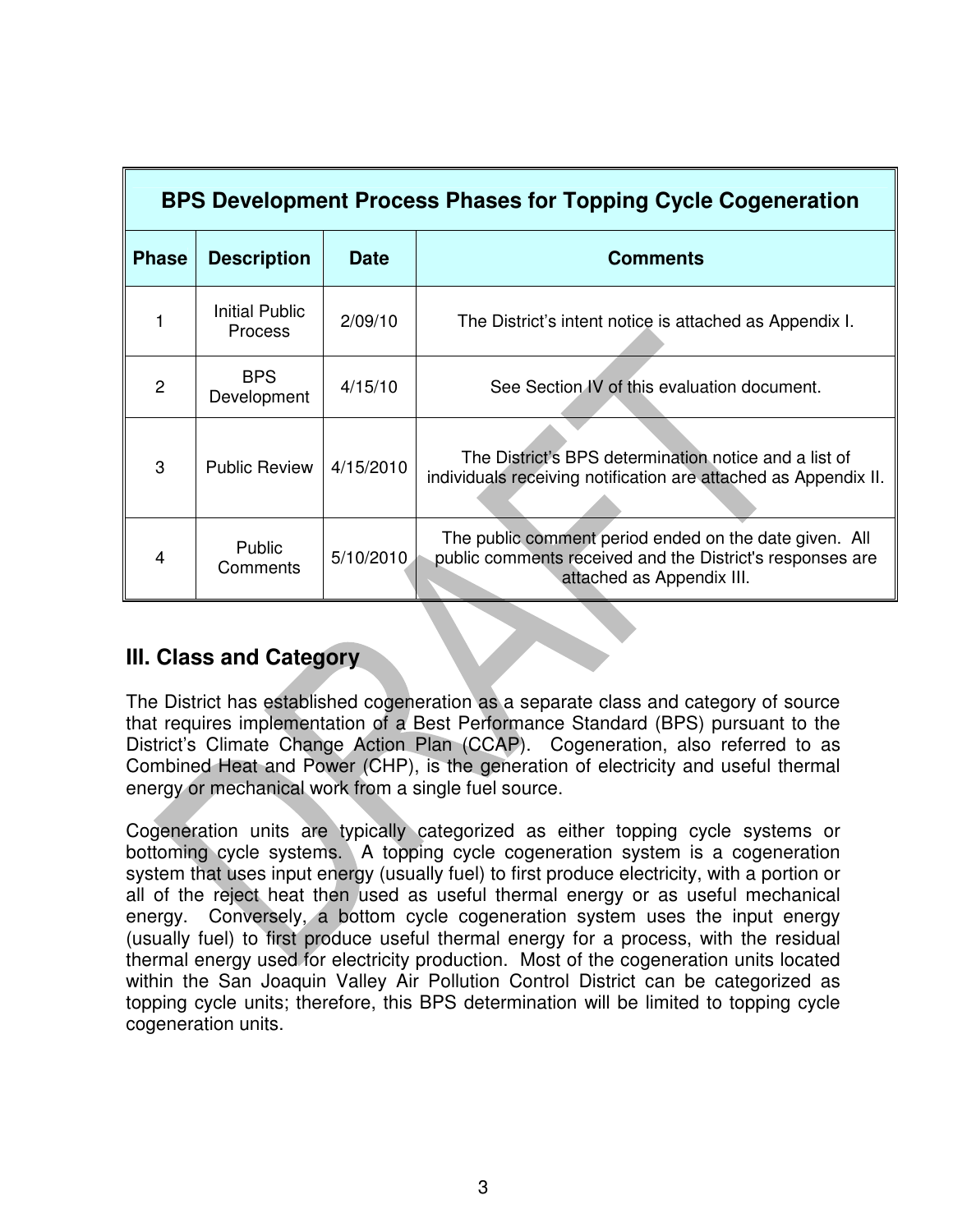Topping cycle cogeneration units can be further divided into subcategories based on the type of combustion unit used in the cogeneration operation. This BPS evaluation will be limited to the two most commonly permitted topping cycle cogeneration systems, natural gas-fired turbines and natural gas-fired IC engines. Finally, oilfield cogeneration facilities that are associated with enhanced oil recovery (EOR) are distinctly different than other cogeneration facilities. EOR cogeneration facilities are typically "once through" devices that generally do not include condensers or cooling towers, as well as have other features that distinguish them from other cogeneration facilities. Therefore, the turbine category will be further subdivided into non-oilfield and oilfield subcategories.

In summary, the final cogeneration subcategories that will be addressed by this analysis are:

- 1. Natural Gas-Fired Internal Combustion Engines
- 2. Natural Gas-Fired Turbines (not including oilfield cogeneration units)
- 3. Oilfield Natural Gas-Fired Turbines

### **IV. BPS Development**

#### **STEP 1. Establish Baseline Emissions Factor for Class and Category**

The Baseline Emission Factor (BEF) is defined as the three-year average (2002-2004) of GHG emissions for a particular class and category of equipment, expressed as annual GHG emissions per unit of activity. The term  $CO<sub>2</sub>e$ , used throughout this document, refers to carbon dioxide equivalent emissions. Carbon dioxide equivalent is a measure for describing how much global warming a given type or amount of greenhouse gas may cause, using the functionally equivalent amount or concentration of carbon dioxide  $(CO<sub>2</sub>)$  as the reference.

#### **A. Representative Baseline Operation**

For cogeneration operations**,** the representative baseline operation for 2004/2005 has already been evaluated and established by the California Public Utilities Commission (CPUC) as part of their 2007 greenhouse gas emission standard<sup>1</sup>. The baseline emissions factor for cogeneration units will be based on the previous work completed by the CPUC.

 $\overline{a}$ <sup>1</sup> See http://docs.cpuc.ca.gov/PUBLISHED/FINAL\_DECISION/64072.htm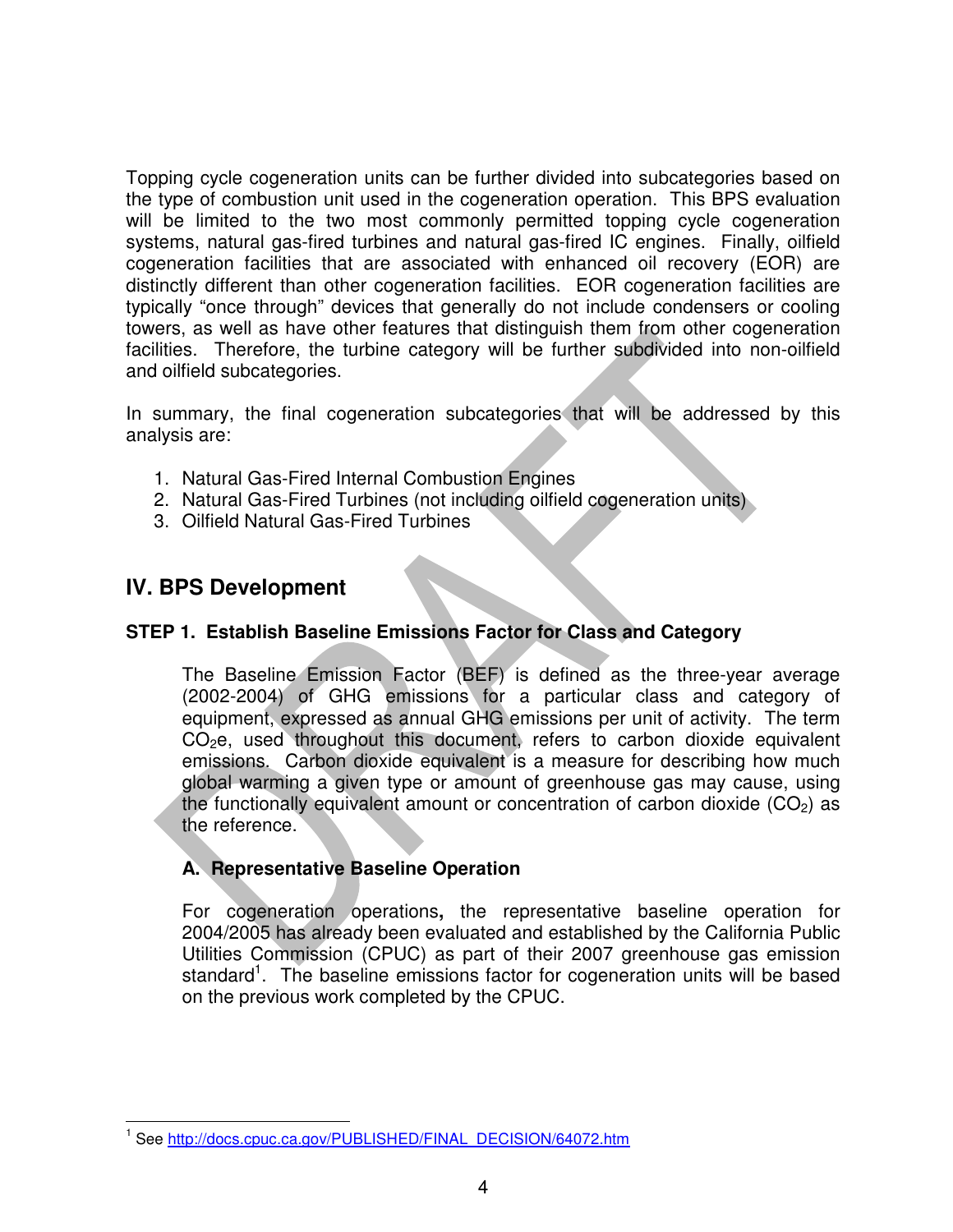#### **B. Basis and Assumptions**

- The 2004/2005 baseline emissions reported by the California Public Utilities Commission is representative of the 2002 and 2003 baseline years.
- GHG emissions are stated as "CO<sub>2</sub> equivalents" (CO<sub>2</sub>e) which includes the global warming potential of methane and nitrous oxide emissions associated with gaseous fuel combustion.

### **C. Unit of Activity**

To relate Business-as-Usual to an emissions generating activity, it is necessary to establish an emission factor per unit of activity, for the established class and category. Cogeneration operations can generate useful electricity, useful thermal energy, and/or useful mechanical energy. Therefore, the chosen unit of activity should account for all three possible types of energy output.

California Assembly Bill 1613 and Assembly Bill 2791 directed the California Energy Commission, Public Utilities Commission (CPUC), and the Air Resources Board (ARB) to implement the Waste Heat and Carbon Emissions Reduction Act. As required by the Assembly Bills, the California Energy Commission published "Guidelines for Certification of Combined Heat and Power Systems Pursuant to the Waste Heat and Carbon Emissions Reduction ACT, Public Utilities Code, Section 2840 ET SEQ.", modified in January 2010.

In their guidelines, the California Energy Commission utilized MWh useful energy output as the unit of activity for cogeneration units. To be consistent with the CEC guideline, the emissions factor per unit of activity chosen for  $cogeneration$  operations will be expressed as  $lb$ - $CO$ <sub>2</sub> $e$ /useful energy output (MWh).

The unit of activity, represented in equation form, is shown below:

Useful Energy Output(MWh) Unit of Activity =  $\frac{1b - CO_2 e}{\sqrt{1 - C_2}}$ 

The useful energy output is the sum of the useful electrical energy, useful thermal energy, and useful mechanical energy generated by a cogeneration plant, each expressed in units of MWh. Useful thermal energy and useful mechanical energy are typically not measured in units of MWh. The following conversion factors are used to convert useful thermal energy and useful mechanical energy into MWh.

Useful Thermal Energy Conversion Factor: 1 MWh / 3.412 MMBtu Useful Mechanical Energy Conversion Factor: 1 MWh / 1,341 hp-hr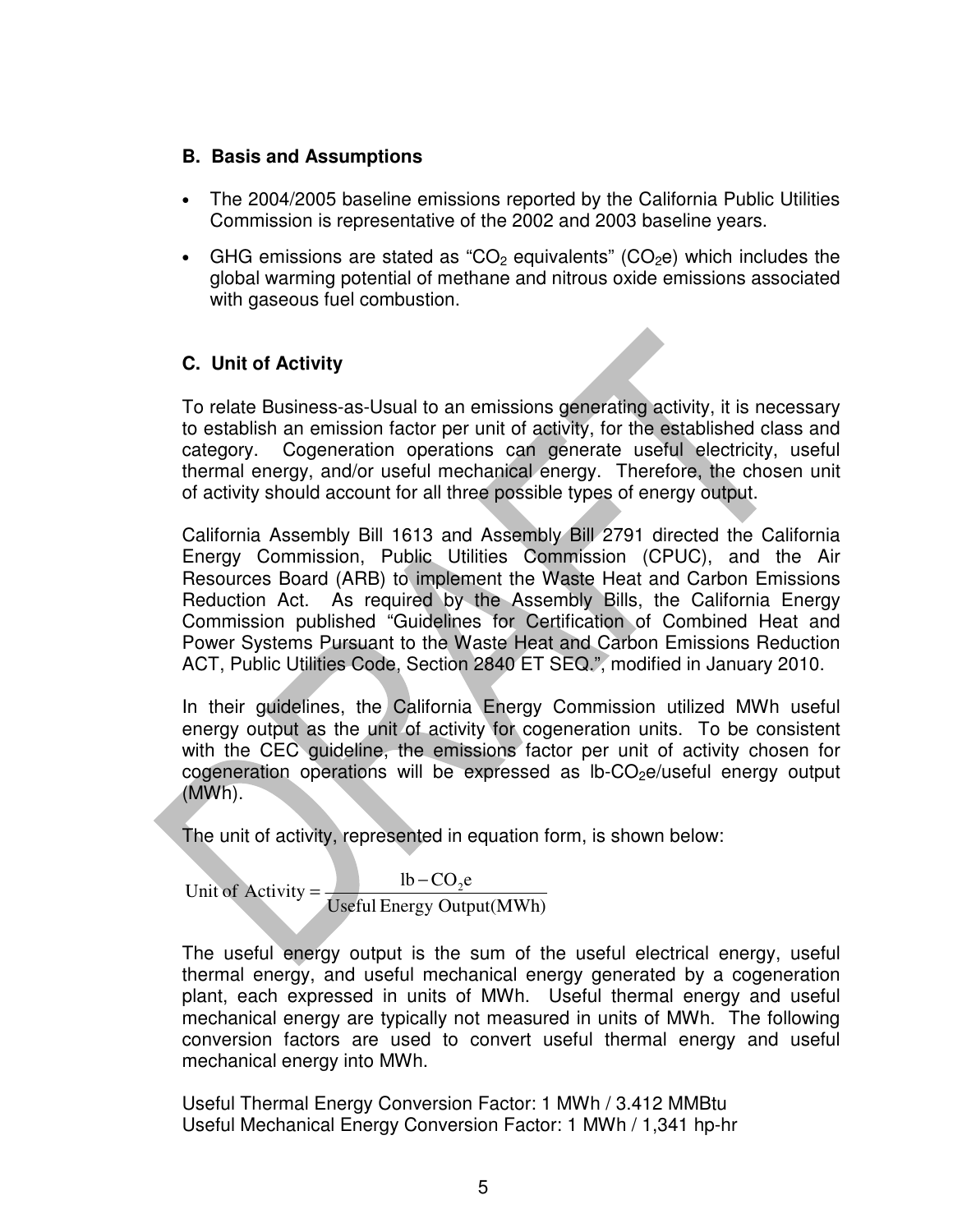#### **D. Baseline Emission Factor Determination**

Pursuant to SB 1368, in 2007 the California Public Utilities Commission adopted an interim greenhouse gas Emissions Performance Standard (EPS)<sup>2</sup> of 1,100 pounds of carbon dioxide equivalent  $(CO<sub>2</sub>e)$  per megawatt hour of useful energy. Pursuant to the rulemaking document,

"Based on the record in this proceeding, we find that this level reflects the intent of the Legislator to base the EPS on representative combined cycle gas turbine emission rates. As discussed in this decision, a 1,100  $lb$ -CO<sub>2</sub>e/MWh standard reasonable accounts for potential CCGT plant "outliers" from the average data on CCGT emission rates to accommodate those units that utilize dry cooling technologies, are smaller-sized facilities, or are located in the desert or at high altitudes. At the same time, our adopted level avoids establishing a performance standard that is representative of the most inefficient, older CCGT power plants currently in operation…"

In other words, CPUC determined that the  $1,100$  lb-CO<sub>2</sub>e/MWh standard was representative of the baseline emissions level for the time period they evaluated. Further investigation of the CPUC's rulemaking shows that the  $1,100$  lb-CO<sub>2</sub>e/MWh emission standard adopted by the California Public Utilities Commission was based on 2004/2005 baseline data and is applicable to cogeneration plants. Since the population of cogeneration plants does not change significantly from year to year, it is assumed that the 2004/2005 baseline data would closely resemble the 2002 – 2004 baseline data, and the 1,100 lb- $CO<sub>2</sub>e/MWh$  value is an appropriate baseline emissions factor. It should be noted that other GHG emissions from cogeneration systems, such as  $N<sub>2</sub>O$  and CH<sub>4</sub>, were determined by PUC to be insignificant compared to the greenhouse gas contribution of  $CO<sub>2</sub>$  emissions.

Additionally, the California Energy Commission (CEC) has developed certification guidelines for combined heat and power (CHP) systems. Pursuant to their draft modified "Guidelines for Certification of Combined Heat and Power Systems Pursuant to the Waste Heat and Carbon Emissions Reduction Act, Public Utilities Code, Section 2840 ET SEQ." (January 2010)<sup>3</sup>, the greenhouse emissions standard for certification of a CHP system is  $1,100$  lb-CO<sub>2</sub>e/MWh.

 $\overline{a}$ 

<sup>&</sup>lt;sup>2</sup> See http://docs.cpuc.ca.gov/PUBLISHED/FINAL\_DECISION/64072.htm

<sup>&</sup>lt;sup>3</sup> http://energy.ca.gov/2009publications/CEC-200-2009-016/CEC-200-2009-016-CMF-REV1.PDF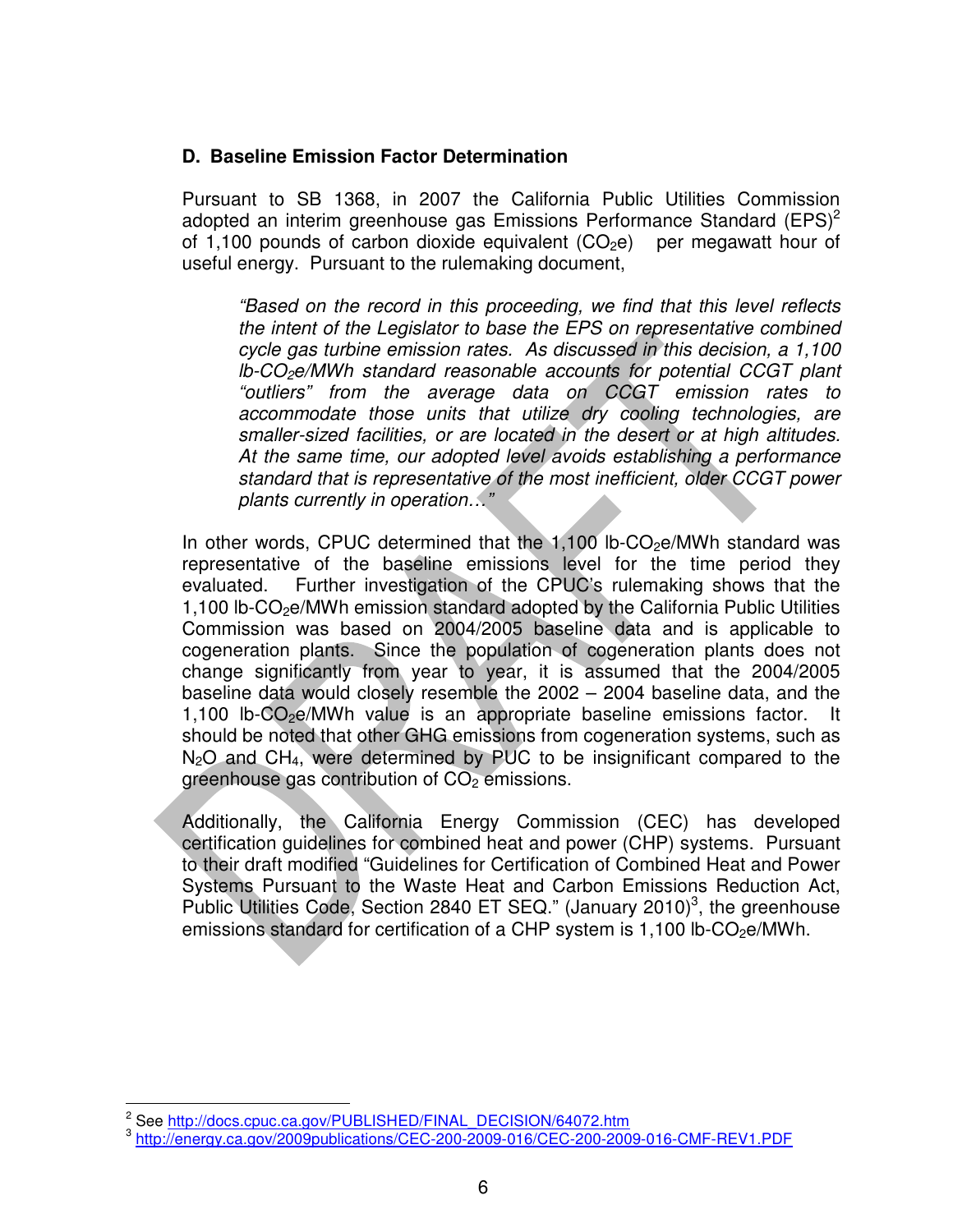Based on the CPUC and CEC determinations, the baseline emissions factor for this cogeneration BPS is determined to be  $1,100$  lb-CO<sub>2</sub>e/MWh of useful energy. Note, this baseline emissions factor will be applied to all of the topping cycle cogeneration subcategories covered by this BPS (natural gas-fired IC engines, natural gas-fired turbines, and oilfield natural gas-fired turbines).

#### **STEP 2. List Technologically Feasible GHG Emission Control Measures**

The following findings or considerations are applicable to topping cycle cogeneration systems:

Two methods of determining the applicable GHG emissions Best Performance Standard for cogeneration units were examined. The first method considered is to perform a detailed analysis to determine the possible GHG control measures for each possible cogeneration system component. While this method could result in the most efficient cogeneration system possible, pinning down specific performance parameters would be very difficult since cogeneration systems often include custom components that are specifically tailored to meet the unique heat and power generation demands of each installation.

The second method considered is to evaluate each entire cogeneration system and determine the  $lb$ -CO<sub>2</sub>e/MWh rating for each whole system. This approach would result in the development of a single BPS emissions standard for a cogeneration system, rather than specifying efficiency requirements for individual cogeneration system components. This second method has been chosen for development of the cogeneration BPS for the following reasons:

- 1. This method is consistent with the approach used by the California Public Utilities Commission to adopt their interim GHG emissions performance standard.
- 2. This approach is consistent with that used to develop the certification requirements for combined heat and power systems that have been adopted by the California Energy Commission.
- 3. CPUC and CEC have already developed a framework for determining and enforcing an overall GHG emissions performance standard.
- 4. This approach allows for flexibility in the design of custom cogeneration components.

The following GHG Control Measures, or in this case potential emission standards, have been identified for each subcategory of the topping-cycle cogeneration system class of emission unit.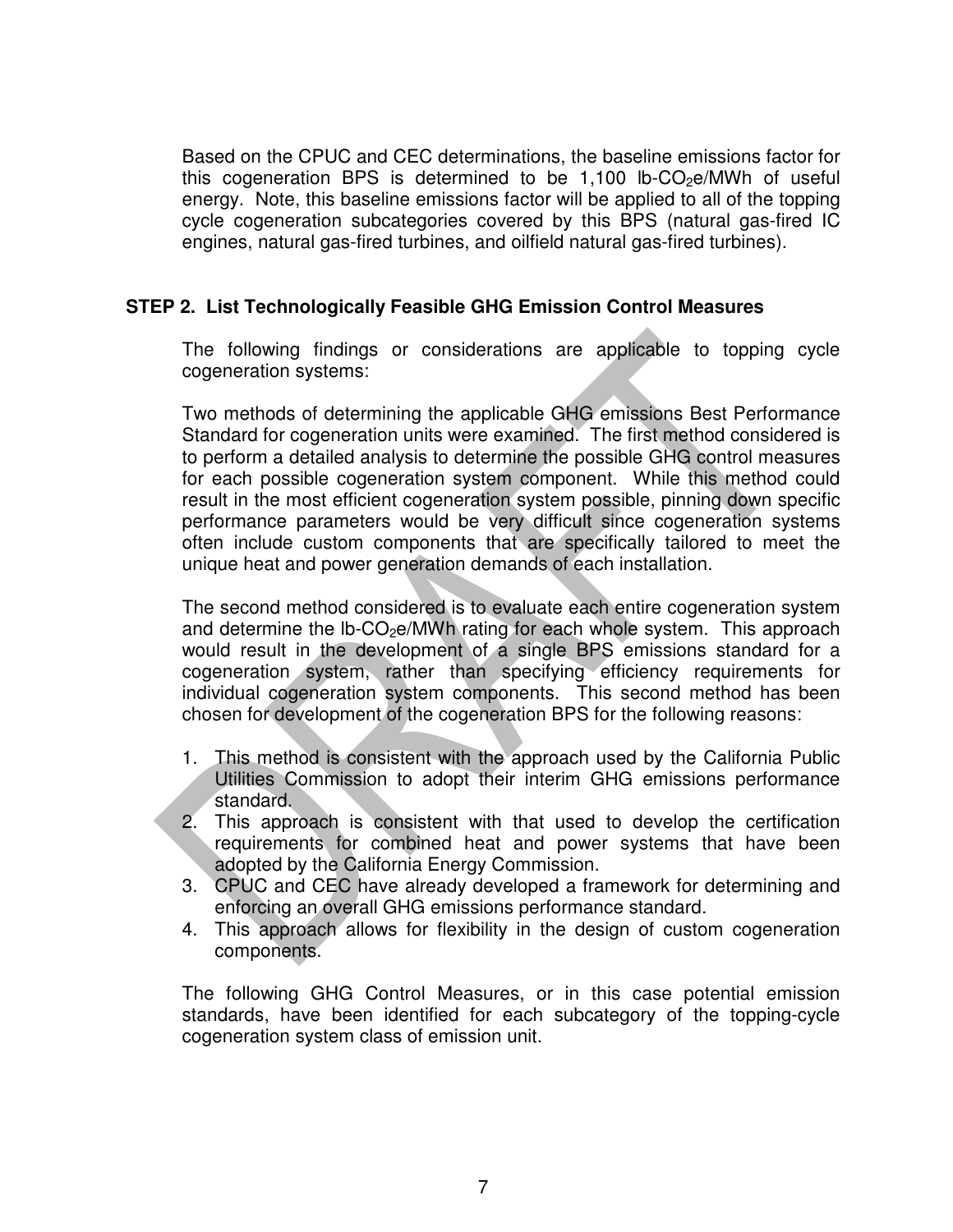#### Natural Gas-Fired IC Engines

Based on a review of available technology and with consideration of data supplied from industry, manufacturers, and other members of the public, the following is determined to be the technologically feasible GHG emission reduction measures for the topping cycle cogeneration class and category, Natural Gas-Fired IC Engines subcategory:

| <b>Technologically Feasible GHG Control Measures for a</b><br>Topping-Cycle Cogeneration Plant - Natural Gas-Fired IC Engine |                                                                                                                                                                                                                                                                                                                                                             |  |
|------------------------------------------------------------------------------------------------------------------------------|-------------------------------------------------------------------------------------------------------------------------------------------------------------------------------------------------------------------------------------------------------------------------------------------------------------------------------------------------------------|--|
| <b>Control Measure</b>                                                                                                       | <b>Qualifications</b>                                                                                                                                                                                                                                                                                                                                       |  |
| Emissions Performance Standard of<br>1,100 lb-CO <sub>2</sub> e per MWh of Useful Energy                                     | This proposed emissions level is identical to the<br>emissions performance standard adopted by the<br>CPUC for cogeneration units and identical to the<br>emissions performance standard for certification<br>of a combined heat and power system with the<br>CEC.                                                                                          |  |
| Emissions Performance Standard of<br>700 lb-CO <sub>2</sub> e per MWh of Useful Energy                                       | This proposed emissions level is based on the<br>results of the District's survey of existing natural<br>gas-fired IC engine cogeneration plants located<br>within the SJVAPCD, allowing for some<br>variation of GHG emissions between<br>cogeneration plant designs and utilization. For<br>a copy of the survey results, please refer to<br>Appendix IV. |  |

None of the identified GHG emission standards listed above is expected to result in an increase in emissions of criteria pollutants.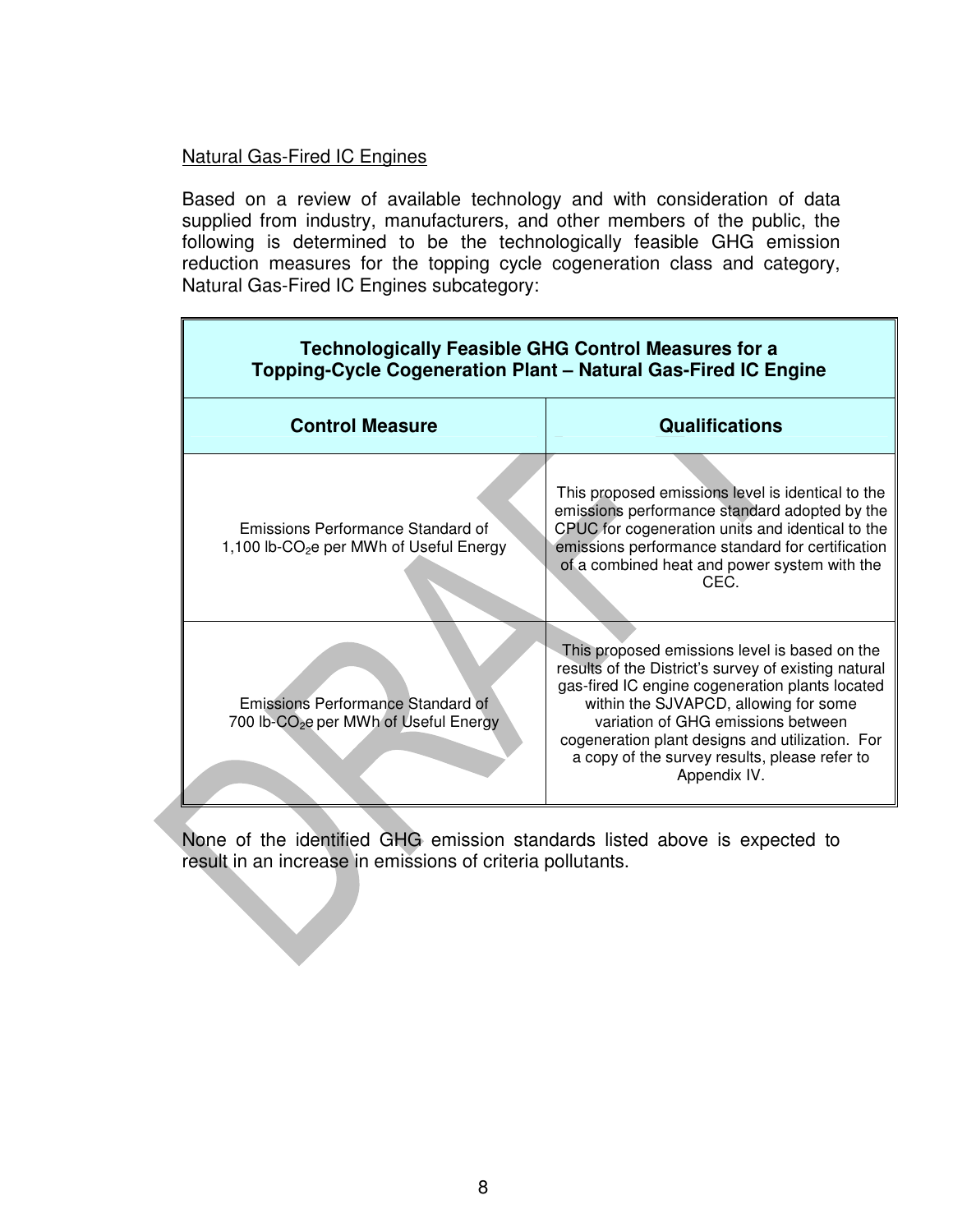#### Natural Gas-Fired Turbines

Based on a review of available technology and with consideration of data supplied from industry, manufacturers, and other members of the public, the following is determined to be the technologically feasible GHG emission reduction measures for the topping cycle cogeneration class and category, Natural Gas-Fired Turbines category, not including oilfield cogeneration turbines:

| <b>Technologically Feasible GHG Control Measures for a</b><br>Topping-Cycle Cogeneration Plant - Natural Gas-Fired Turbine<br>(not including oilfield cogeneration turbines) |                                                                                                                                                                                                                                                                                                                                        |  |
|------------------------------------------------------------------------------------------------------------------------------------------------------------------------------|----------------------------------------------------------------------------------------------------------------------------------------------------------------------------------------------------------------------------------------------------------------------------------------------------------------------------------------|--|
| <b>Control Measure</b>                                                                                                                                                       | <b>Qualifications</b>                                                                                                                                                                                                                                                                                                                  |  |
| Emissions Performance Standard of<br>1,100 lb-CO <sub>2</sub> e per MWh of Useful Energy                                                                                     | This proposed emissions level is identical to the<br>emissions performance standard adopted by the<br>CPUC for cogeneration units and identical to the<br>emissions performance standard for certification of<br>a combined heat and power system with the CEC.                                                                        |  |
| Emissions Performance Standard of<br>800 lb-CO <sub>2</sub> e per MWh of Useful Energy                                                                                       | This proposed emissions level is based on the<br>results of the District's survey of existing turbine<br>cogeneration plants (not including oilfield<br>cogeneration) located within the SJVAPCD, allowing<br>for some variation of GHG emissions between<br>cogeneration plants. For a copy of the survey<br>results, see Appendix V. |  |

None of the identified GHG emission standards listed above is expected to result in an increase in emissions of criteria pollutants.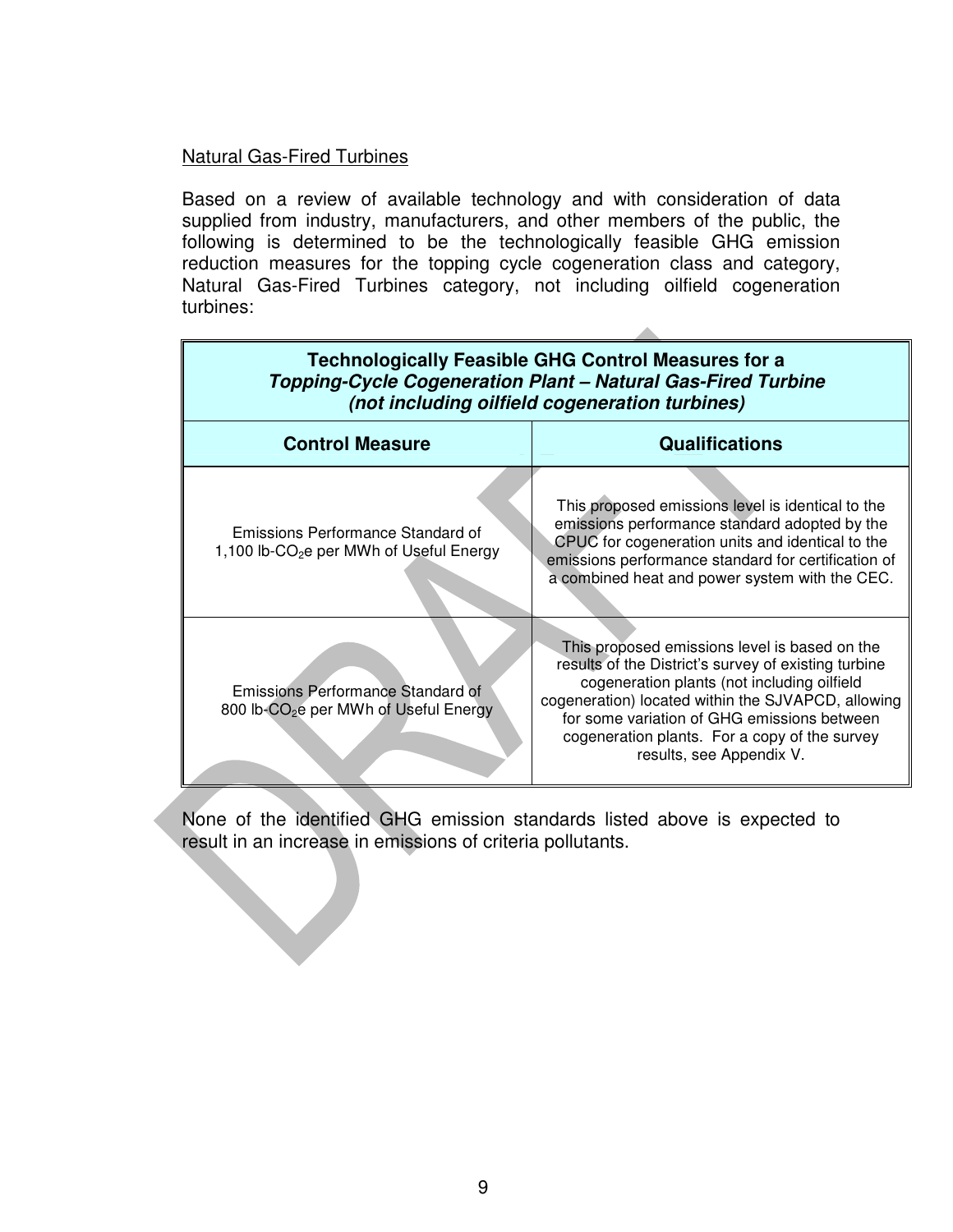#### Oilfield Natural Gas-Fired Turbines

Based on a review of available technology and with consideration of data supplied from industry, manufacturers, and other members of the public, the following is determined to be the technologically feasible GHG emission reduction measures for the topping cycle cogeneration class and category, Natural Gas-Fired Turbines (oilfield cogeneration units) category:

| <b>Technologically Feasible GHG Control Measures for a</b><br>Topping-Cycle Cogeneration Plant - Oilfield Natural Gas-Fired Turbine |                                                                                                                                                                                                                                                                                                                      |  |
|-------------------------------------------------------------------------------------------------------------------------------------|----------------------------------------------------------------------------------------------------------------------------------------------------------------------------------------------------------------------------------------------------------------------------------------------------------------------|--|
| <b>Control Measure</b>                                                                                                              | <b>Qualifications</b>                                                                                                                                                                                                                                                                                                |  |
| Emissions Performance Standard of<br>1,100 lb-CO <sub>2</sub> e per MWh of Useful Energy                                            | This proposed emissions level is identical to the<br>emissions performance standard adopted by the<br>CPUC for cogeneration units and identical to the<br>emissions performance standard for certification of<br>a combined heat and power system with the CEC.                                                      |  |
| Emissions Performance Standard of<br>800 lb-CO <sub>2</sub> e per MWh of Useful Energy                                              | This proposed emissions level is based on the<br>results of the District's survey of existing oilfield<br>turbine cogeneration plants located within the<br>SJVAPCD, allowing for some variation of GHG<br>emissions between cogeneration plants. For a copy<br>of the survey results, see Appendix VI. <sup>4</sup> |  |

None of the identified GHG emission standards listed above is expected to result in an increase in emissions of criteria pollutants.

 4 Note, while some oilfields have emission levels lower than 600 lb-CO2,equivalent/MWh, there was noticeable variation in the GHG emissions of cogeneration plants from one oilfield to the next, and even between identical units located in the same oilfield. This variation is believed to be caused by differences in the type and temperature of incoming feedwater available at each site, the size of the cogeneration unit that may be utilized at each site, and the varying utilization rates of each specific cogeneration unit. The 800 lb-CO<sub>2 equivalent</sub> value was chosen as it allows for variation in these parameters, which individual facilities may not be able to control (I.E. feedwater availability or size of the cogeneration unit).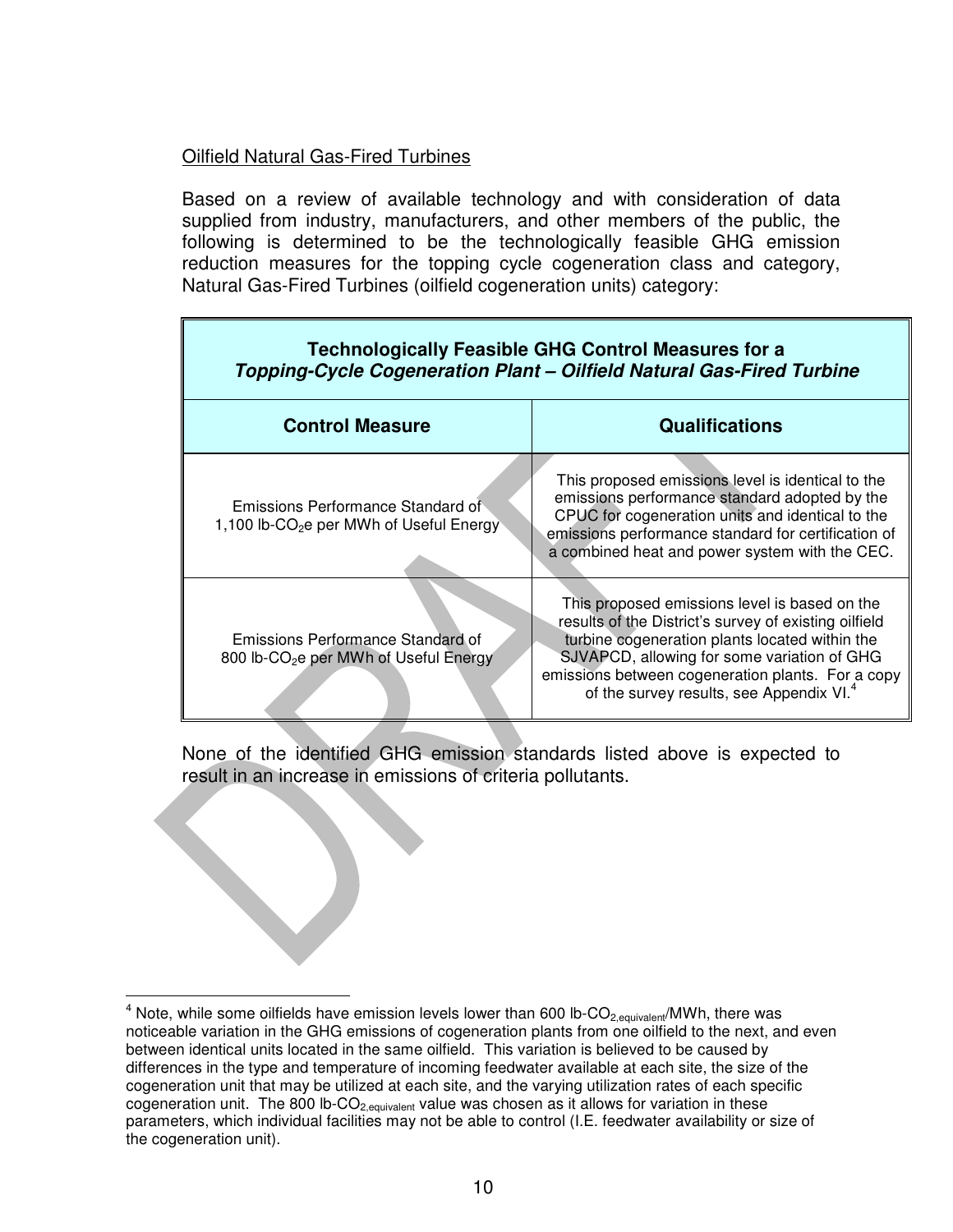#### **STEP 3. Identify all Achieved-in-Practice GHG Emission Control Measures**

For all technologically feasible GHG emission reduction measures, all GHG reduction measures determined to be Achieved-in-Practice are identified. Achieved-in-Practice is defined as any equipment, technology, practice or operation available in the United States that has been installed and operated or used at a commercial or stationary source site for a reasonable period of time sufficient to demonstrate that the equipment, the technology, the practice or the operation is reliable when operated in a manner that is typical for the process. In determining whether equipment, technology, practice or operation is Achieved-in-Practice, the District will consider the extent to which grants, incentives or other financial subsidies influence the economic feasibility of its use.

#### Natural Gas-Fired IC Engines

Based on a review of available technology and with consideration of input from industry, manufacturers and other members of the public, the following is determined to be the Achieved-in-Practice GHG emission reduction measures for this class and category:

| <b>Achieved-in-Practice GHG Control Measures for a</b><br>Topping-Cycle Cogeneration Plant - Natural Gas-Fired IC Engine |                                                                                                                                                                                                                                                                                                                                           |  |  |
|--------------------------------------------------------------------------------------------------------------------------|-------------------------------------------------------------------------------------------------------------------------------------------------------------------------------------------------------------------------------------------------------------------------------------------------------------------------------------------|--|--|
| <b>Control Measure</b>                                                                                                   | <b>Achieved-in-Practice Qualifications</b>                                                                                                                                                                                                                                                                                                |  |  |
| Emissions Performance Standard of<br>1,100 lb-CO <sub>2</sub> e per MWh of Useful Energy                                 | This proposed emissions level is identical to the<br>emissions performance standard adopted by the<br>CPUC for cogeneration units and identical to the<br>emissions performance standard for certification<br>of a combined heat and power system with the<br>CEC. Therefore, this emissions level is<br>considered Achieved in Practice. |  |  |
| Emissions Performance Standard of<br>700 lb-CO <sub>2</sub> e per MWh of Useful Energy                                   | Several existing engines identified in the<br>District's survey (Appendix IV) of natural gas-<br>fired IC engine cogeneration systems are<br>currently operating at levels below this<br>emissions level. Therefore, this emissions level<br>is considered Achieved in Practice.                                                          |  |  |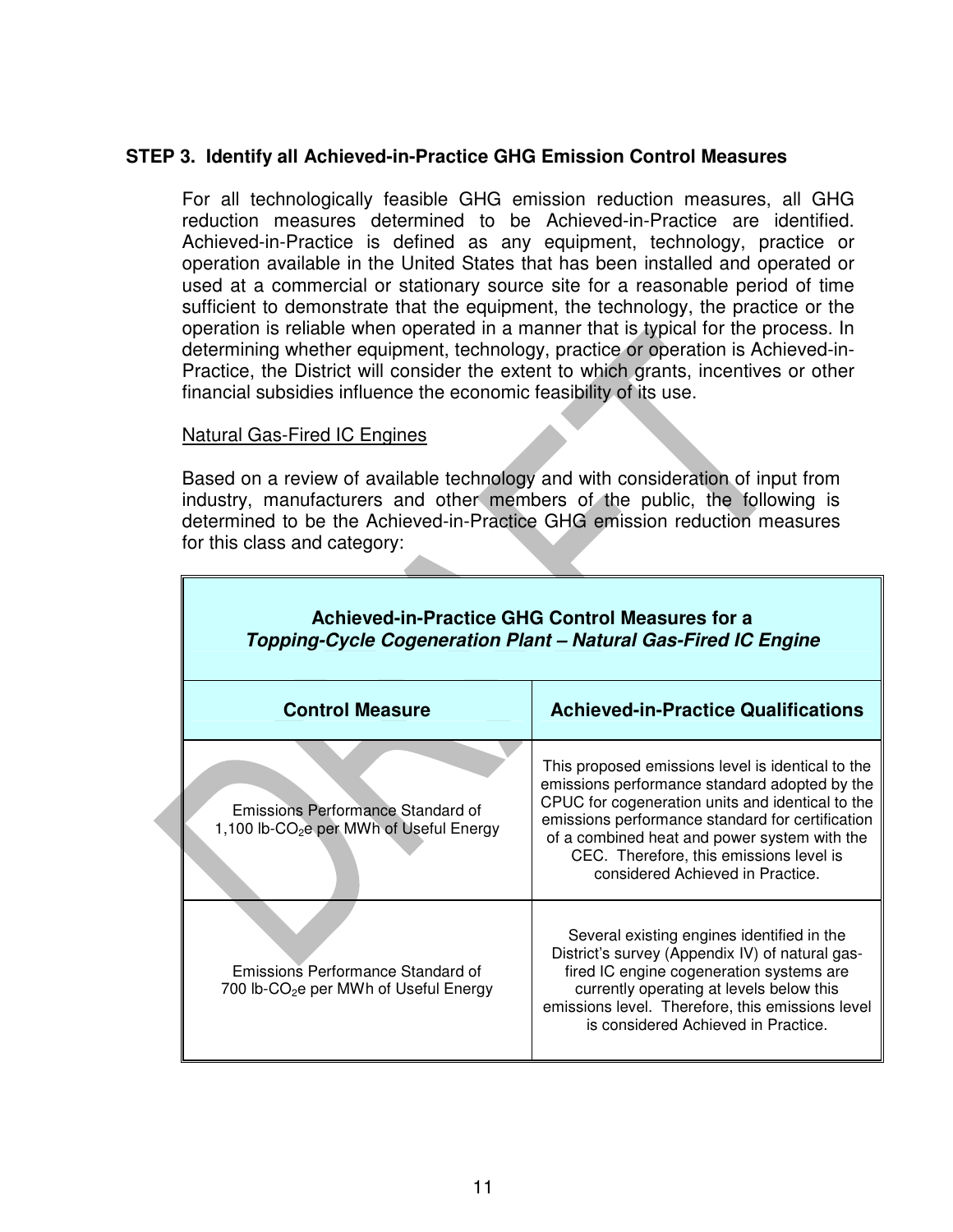#### Natural Gas-Fired Turbines (not including oilfield cogeneration units)

Based on a review of available technology and with consideration of input from industry, manufacturers and other members of the public, the following is determined to be the Achieved-in-Practice GHG emission reduction measures for this class and category:

| <b>Achieved-in-Practice GHG Control Measures for a</b><br>Topping-Cycle Cogeneration Plant - Natural Gas-Fired Turbine<br>(not including oilfield cogeneration turbines) |                                                                                                                                                                                                                                                                                                                                           |  |
|--------------------------------------------------------------------------------------------------------------------------------------------------------------------------|-------------------------------------------------------------------------------------------------------------------------------------------------------------------------------------------------------------------------------------------------------------------------------------------------------------------------------------------|--|
| <b>Control Measure</b>                                                                                                                                                   | <b>Achieved-in-Practice Qualifications</b>                                                                                                                                                                                                                                                                                                |  |
| Emissions Performance Standard of<br>1,100 lb-CO <sub>2</sub> e per MWh of Useful Energy                                                                                 | This proposed emissions level is identical to the<br>emissions performance standard adopted by the<br>CPUC for cogeneration units and identical to the<br>emissions performance standard for certification<br>of a combined heat and power system with the<br>CEC. Therefore, this emissions level is<br>considered Achieved in Practice. |  |
| Emissions Performance Standard of<br>800 lb-CO <sub>2</sub> e per MWh of Useful Energy                                                                                   | Several existing turbines identified in the<br>District's survey (Appendix V) of natural gas-<br>fired turbine cogeneration plants are currently<br>operating at levels below this emissions level.<br>Therefore, this emissions level is considered<br>Achieved in Practice.                                                             |  |
|                                                                                                                                                                          |                                                                                                                                                                                                                                                                                                                                           |  |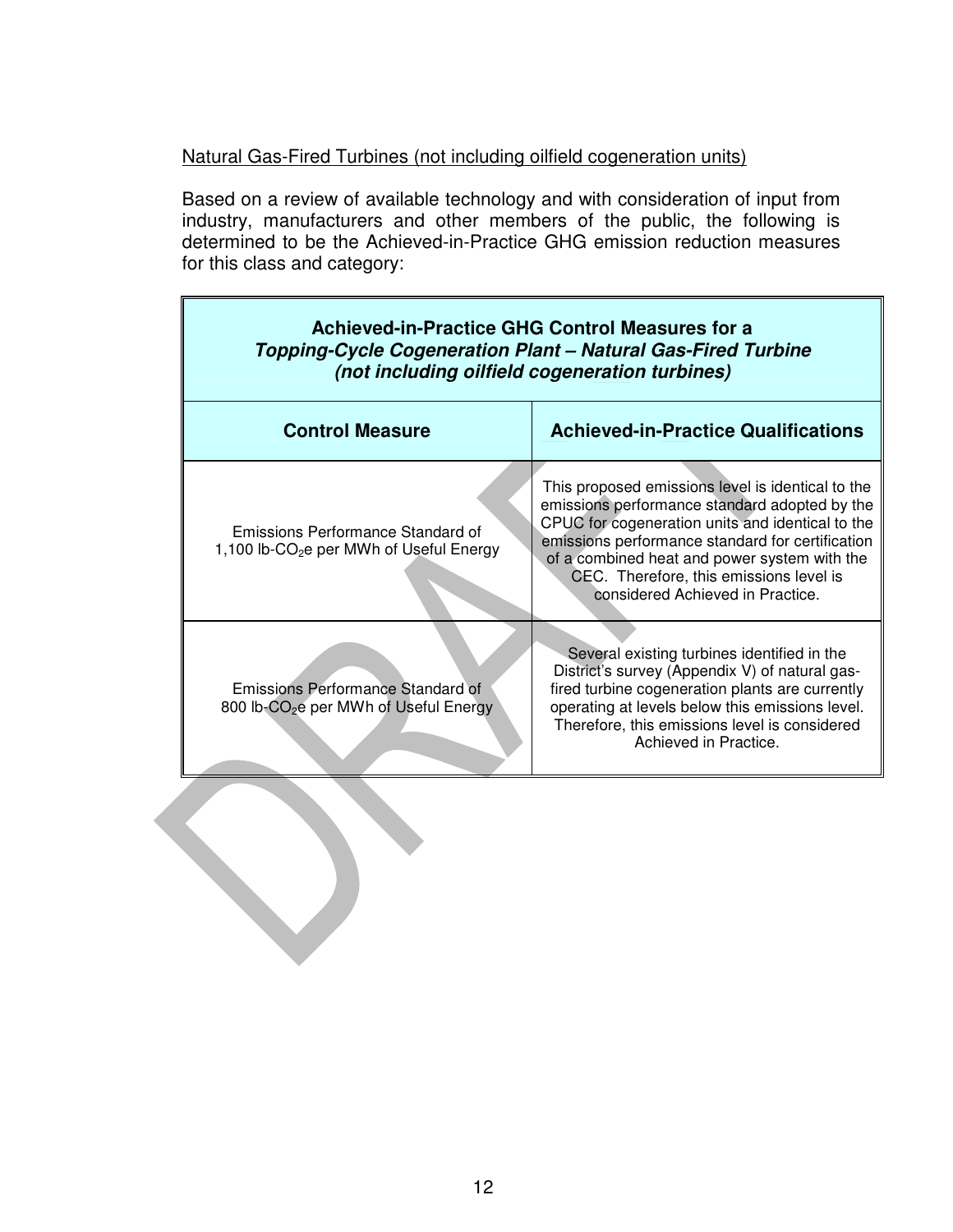#### Oilfield Natural Gas-Fired Turbines

Based on a review of available technology and with consideration of input from industry, manufacturers and other members of the public, the following is determined to be the Achieved-in-Practice GHG emission reduction measures for this class and category:

| <b>Achieved-in-Practice GHG Control Measures for a</b><br>Topping-Cycle Cogeneration Plant - Oilfield Natural Gas-Fired Turbine |                                                                                                                                                                                                                                                                                                                                           |  |
|---------------------------------------------------------------------------------------------------------------------------------|-------------------------------------------------------------------------------------------------------------------------------------------------------------------------------------------------------------------------------------------------------------------------------------------------------------------------------------------|--|
| <b>Control Measure</b>                                                                                                          | <b>Achieved-in-Practice Qualifications</b>                                                                                                                                                                                                                                                                                                |  |
| Emissions Performance Standard of<br>1,100 lb-CO <sub>2</sub> e per MWh of Useful Energy                                        | This proposed emissions level is identical to the<br>emissions performance standard adopted by the<br>CPUC for cogeneration units and identical to the<br>emissions performance standard for certification<br>of a combined heat and power system with the<br>CEC. Therefore, this emissions level is<br>considered Achieved in Practice. |  |
| Emissions Performance Standard of<br>800 lb-CO <sub>2</sub> e per MWh of Useful Energy                                          | Several existing turbines identified in the<br>District's survey (Appendix VI) of oilfield natural<br>gas-fired turbine cogeneration plants are<br>currently operating at levels below this<br>emissions level. Therefore, this emissions level<br>is considered Achieved in Practice.                                                    |  |
|                                                                                                                                 |                                                                                                                                                                                                                                                                                                                                           |  |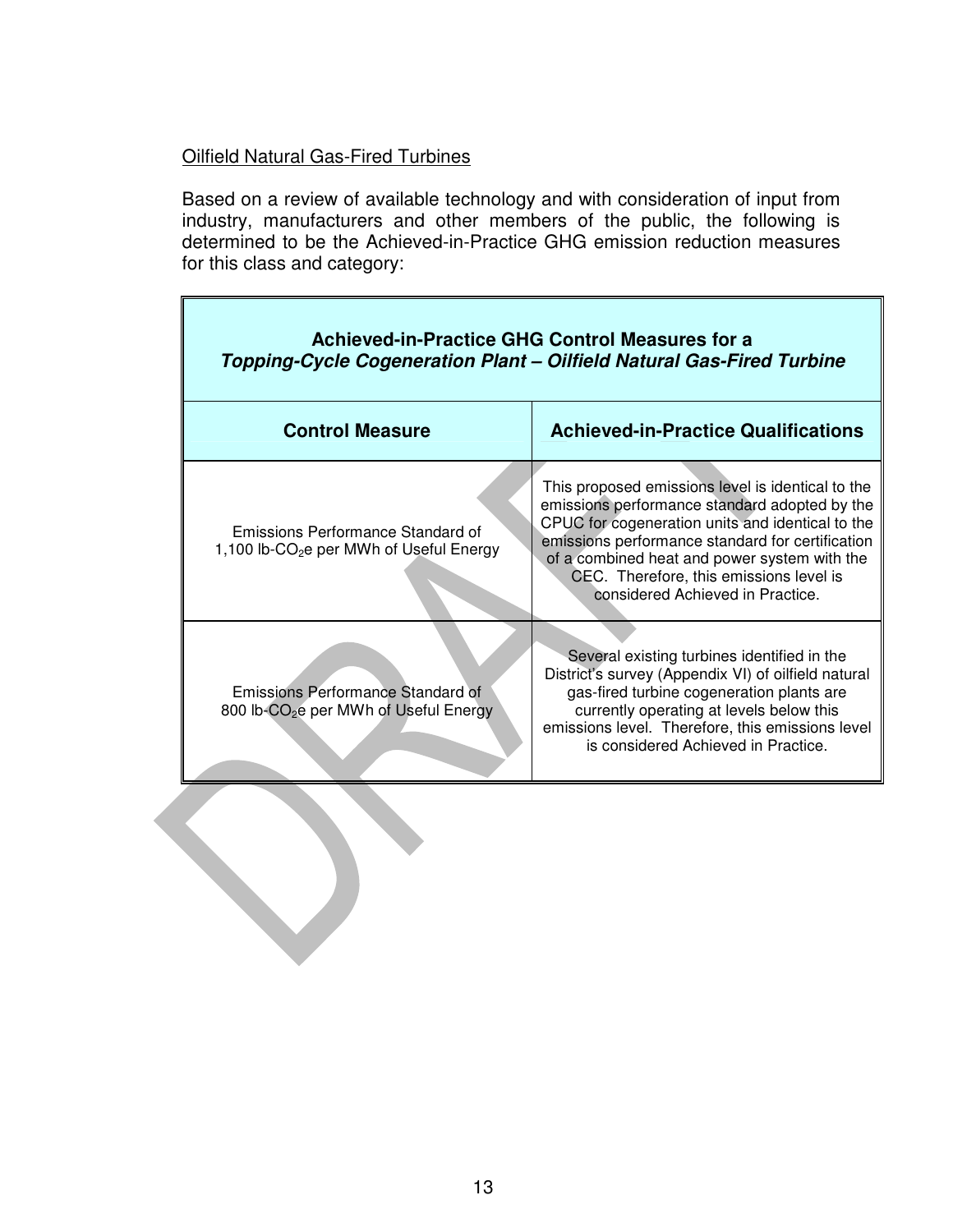#### **STEP 4. Quantify the Potential GHG Emission and Percent Reduction for Each Identified Achieved-in-Practice GHG Emission Control Measure**

#### **A. Basis and Assumptions:**

No assumptions are necessary as the candidate emission performance standards are already in units of GHG emissions per unit of activity.

#### **B. Calculation of Potential GHG Emissions per Unit of Activity (Ga):**

The candidate emission performance standards are already in units of GHG emissions per unit of activity.

#### **C. Calculation of Potential GHG Emission Reduction as a Percentage of the Baseline Emission Factor (Gp):**

#### Natural Gas-Fired IC Engines

The following table shows the GHG Emission Reduction Percentage Calculations for each Achieved-in-Practice GHG emission control measure.

| GHG Emission Reduction Percentage for Control Measures for a<br>Topping-Cycle Cogeneration Plant - Natural Gas-Fired IC Engine |                                                                                                                                                                                                                                                     |
|--------------------------------------------------------------------------------------------------------------------------------|-----------------------------------------------------------------------------------------------------------------------------------------------------------------------------------------------------------------------------------------------------|
| <b>Control Measure</b>                                                                                                         | <b>Percent GHG Reduction from Baseline</b>                                                                                                                                                                                                          |
| <b>Emissions Performance Standard</b><br>1,100 lb-CO <sub>2</sub> e per MWh of Useful<br>Energy                                | %Reduction = $\frac{1,100 \frac{\text{lb} - \text{CO}_{2} \text{e}}{\text{MWh}} - 1,100 \frac{\text{lb} - \text{CO}_{2} \text{e}}{\text{MWh}}}{1,100 \frac{\text{lb} - \text{CO}_{2} \text{e}}{\text{MWh}}}$ x 100%<br>Emission Reduction = $0\%$   |
| <b>Emissions Performance Standard</b><br>nt<br>700 lb-CO <sub>2</sub> e per MWh of Useful<br>Energy                            | %Reduction = $\frac{1,100 \frac{\text{lb} - \text{CO}_2\text{e}}{\text{MWh}} - 700 \frac{\text{lb} - \text{CO}_{2\text{e}}}{\text{MWh}} \times 100\%}{1,100 \frac{\text{lb} - \text{CO}_{2\text{e}}}{\text{MWh}}}$<br>Emission Reduction = $36.4\%$ |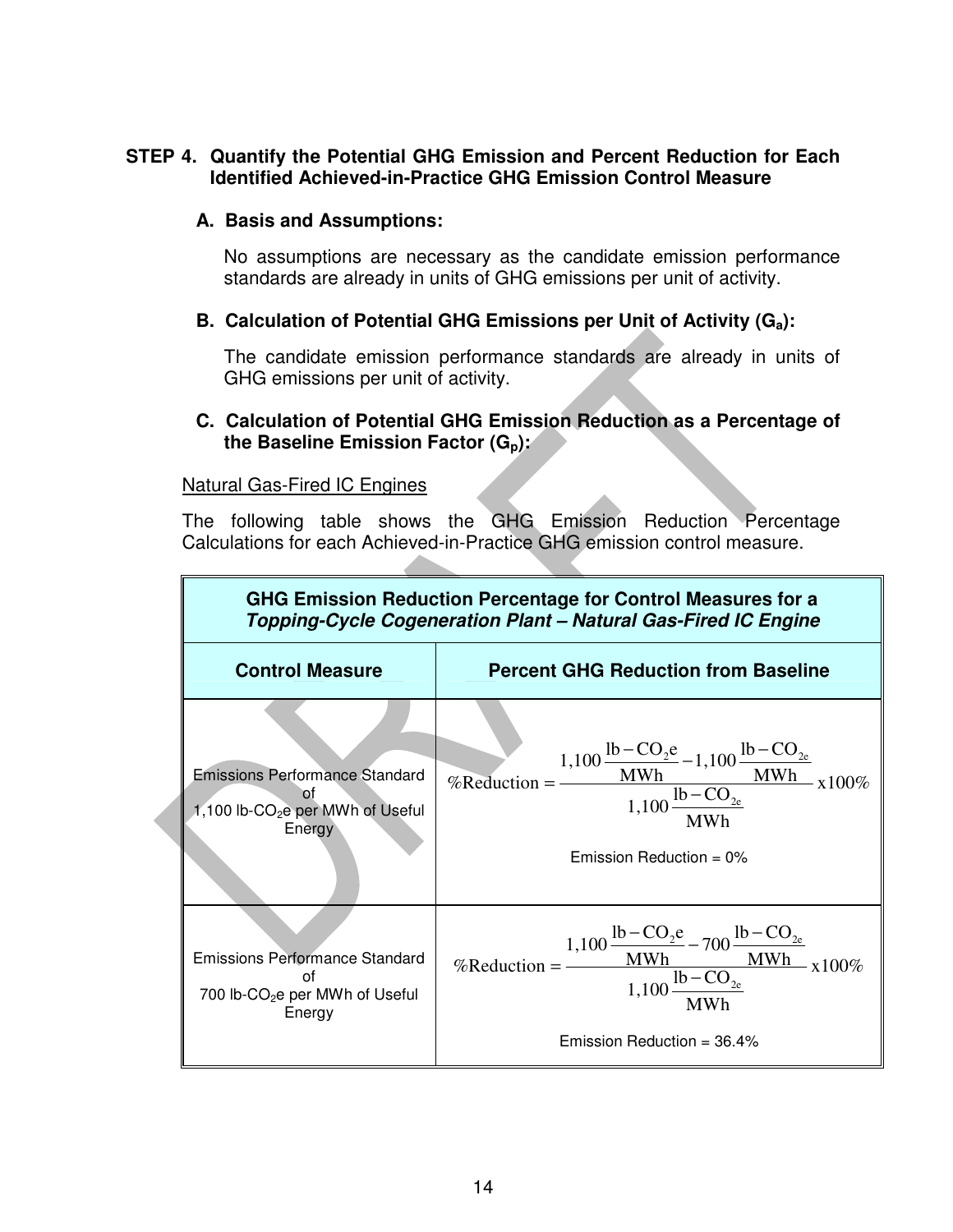### Natural Gas-Fired Turbines (not including oilfield cogeneration units)

The following table shows the GHG Emission Reduction Percentage Calculations for each Achieved-in-Practice GHG emission control measure.

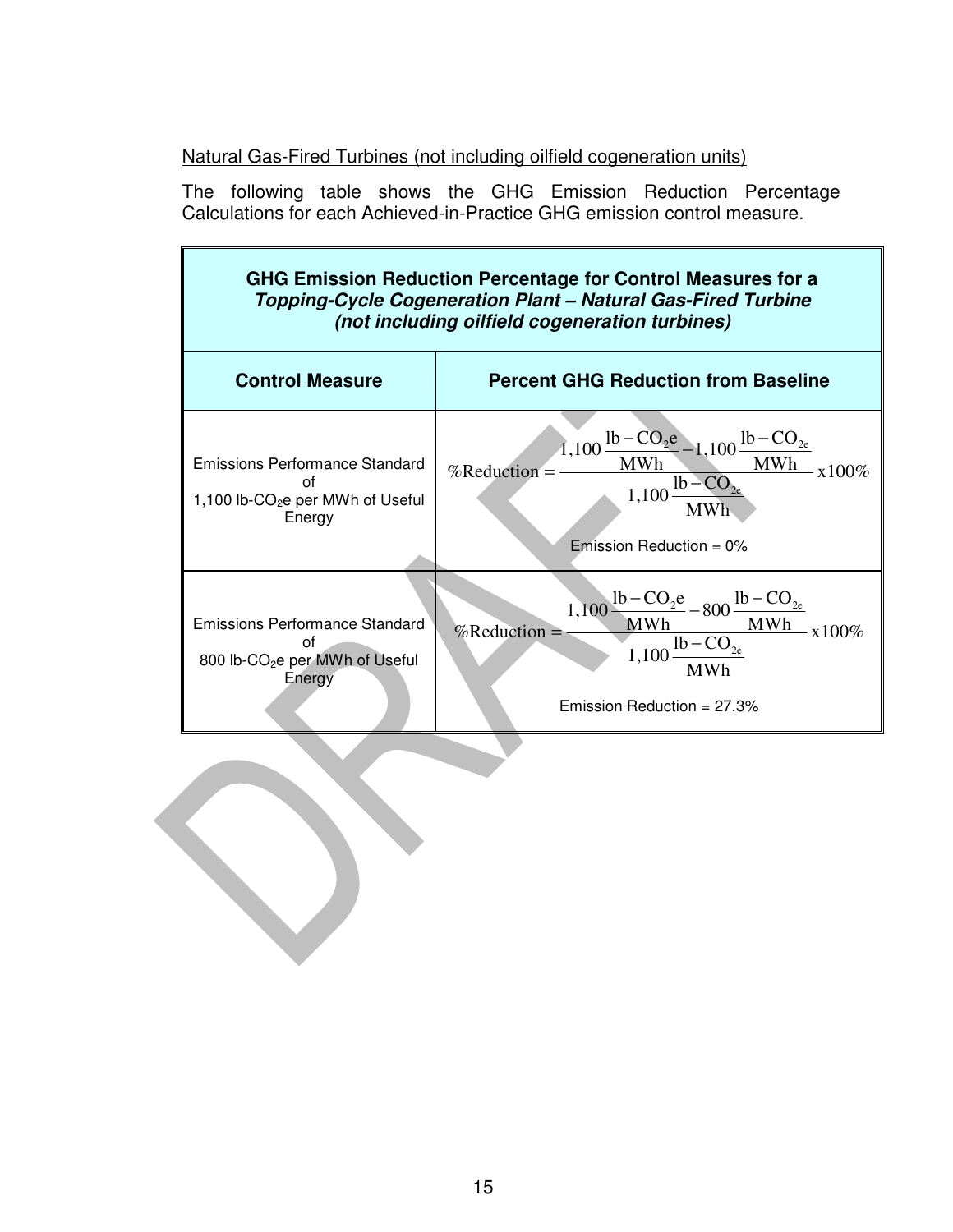### Oilfield Natural Gas-Fired Turbines

The following table shows the GHG Emission Reduction Percentage Calculations for each Achieved-in-Practice GHG emission control measure.

| GHG Emission Reduction Percentage for Control Measures for a<br>Topping-Cycle Cogeneration Plant - Oilfield Natural Gas-Fired Turbine |                                                                                                                                                                                                                                           |  |
|---------------------------------------------------------------------------------------------------------------------------------------|-------------------------------------------------------------------------------------------------------------------------------------------------------------------------------------------------------------------------------------------|--|
| <b>Control Measure</b>                                                                                                                | <b>Percent GHG Reduction from Baseline</b>                                                                                                                                                                                                |  |
| Emissions Performance Standard<br>Ωf<br>1,100 lb-CO <sub>2</sub> e per MWh of Useful<br>Energy                                        | %Reduction = $\frac{1,100 \frac{\text{lb} - \text{CO}_2\text{e}}{\text{MWh}} - 1,100 \frac{\text{lb} - \text{CO}_{2\text{e}}}{\text{MWh}}}{1,100 \frac{\text{lb} - \text{CO}_{2\text{e}}}{\text{MWh}}}$<br><b>Emission Reduction = 0%</b> |  |
| <b>Emissions Performance Standard</b><br>Ωf<br>800 lb-CO <sub>2</sub> e per MWh of Useful<br>Energy                                   | $\frac{1,100\frac{\text{lb}-\text{CO}_2\text{e}}{\text{MWh}}-800\frac{\text{lb}-\text{CO}_{2\text{e}}}{\text{MWh}}}{1,100\frac{\text{lb}-\text{CO}_{2\text{e}}}{\text{MWh}}},$<br>%Reduction $=$<br>Emission Reduction = $27.3\%$         |  |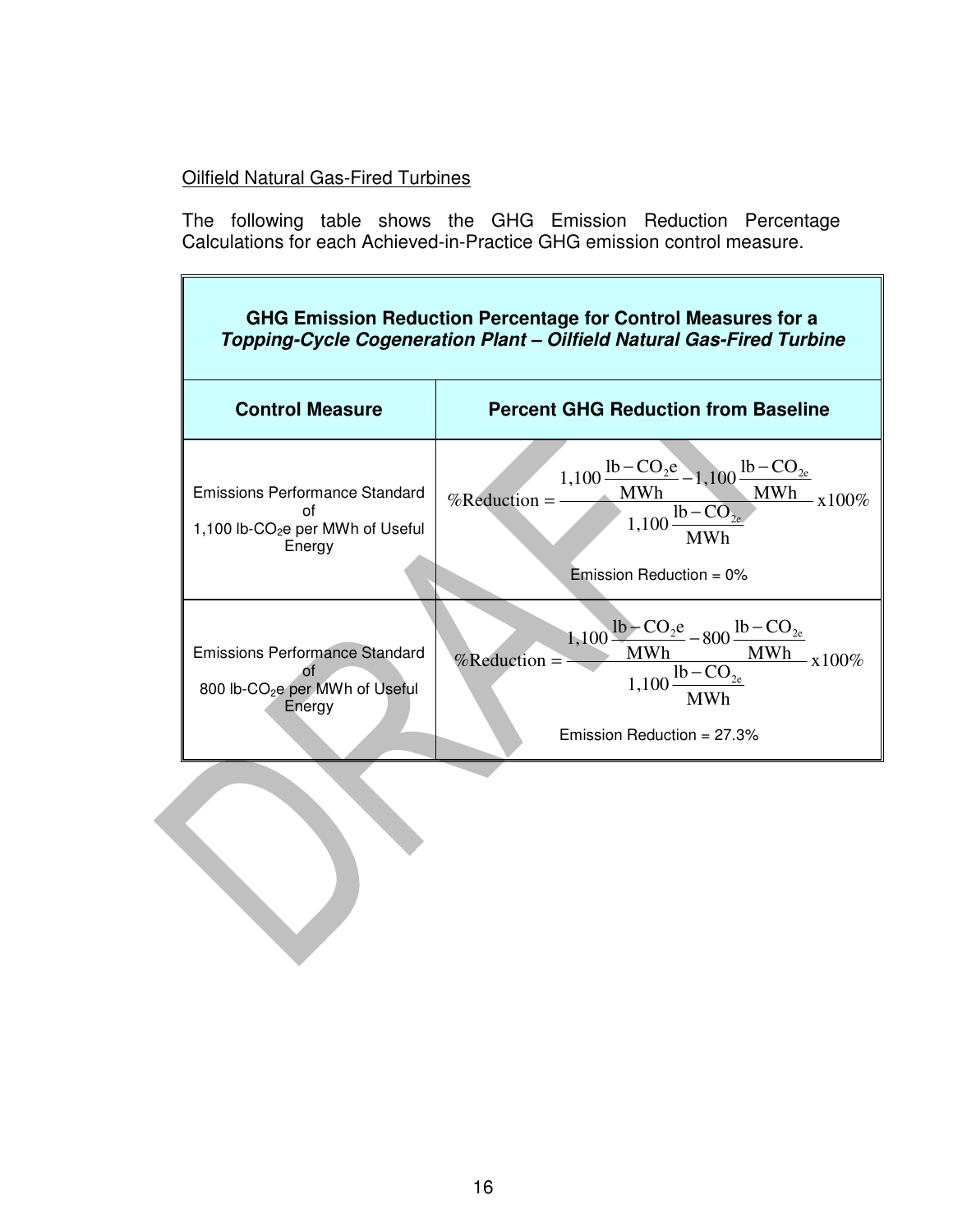#### **STEP 5. Rank all Achieved-in-Practice GHG emission reduction measures by order of % GHG emissions reduction**

Natural Gas-Fired IC Engines

Based on the calculations presented in Section II.4 above, the Achieved-in Practice GHG emission reduction measures are ranked in the table below:

| Ranking of Achieved-in-Practice GHG Emission Control Measures for a<br>Topping-Cycle Cogeneration Plant - Natural Gas-Fired IC Engine |                                                                                             |                                                                                                          |                                                                                                          |
|---------------------------------------------------------------------------------------------------------------------------------------|---------------------------------------------------------------------------------------------|----------------------------------------------------------------------------------------------------------|----------------------------------------------------------------------------------------------------------|
| Rank                                                                                                                                  | <b>Control Measure</b>                                                                      | <b>Potential GHG</b><br><b>Emission per Unit</b><br>of Activity $(G_a)$<br>$(lb$ -CO <sub>2</sub> e/ton) | <b>Potential GHG Emission</b><br>Reduction as a Percentage<br>of the Baseline Emission<br>Factor $(G_p)$ |
|                                                                                                                                       | Emissions Performance Standard of<br>700 lb-CO <sub>2</sub> e per MWh of Useful<br>Energy   | 700                                                                                                      | 36.4%                                                                                                    |
| $\mathbf{2}$                                                                                                                          | Emissions Performance Standard of<br>1,100 lb-CO <sub>2</sub> e per MWh of Useful<br>Energy | 1,100                                                                                                    | $0\%$                                                                                                    |

Natural Gas-Fired Turbines (not including oilfield cogeneration units)

Based on the calculations presented in Section II.4 above, the Achieved-in Practice GHG emission reduction measures are ranked in the table below:

| Ranking of Achieved-in-Practice GHG Emission Control Measures for a<br>Topping-Cycle Cogeneration Plant - Natural Gas-Fired Turbine<br>(not including oilfield cogeneration turbines) |                                                                                             |                                                                                                          |                                                                                                          |
|---------------------------------------------------------------------------------------------------------------------------------------------------------------------------------------|---------------------------------------------------------------------------------------------|----------------------------------------------------------------------------------------------------------|----------------------------------------------------------------------------------------------------------|
| Rank                                                                                                                                                                                  | <b>Control Measure</b>                                                                      | <b>Potential GHG</b><br><b>Emission per Unit</b><br>of Activity $(G_a)$<br>$(lb$ -CO <sub>2</sub> e/ton) | <b>Potential GHG Emission</b><br>Reduction as a Percentage<br>of the Baseline Emission<br>Factor $(G_p)$ |
|                                                                                                                                                                                       | Emissions Performance Standard of<br>800 lb-CO <sub>2</sub> e per MWh of Useful<br>Energy   | 800                                                                                                      | 27.3%                                                                                                    |
| 2                                                                                                                                                                                     | Emissions Performance Standard of<br>1,100 lb-CO <sub>2</sub> e per MWh of Useful<br>Energy | 1,100                                                                                                    | $0\%$                                                                                                    |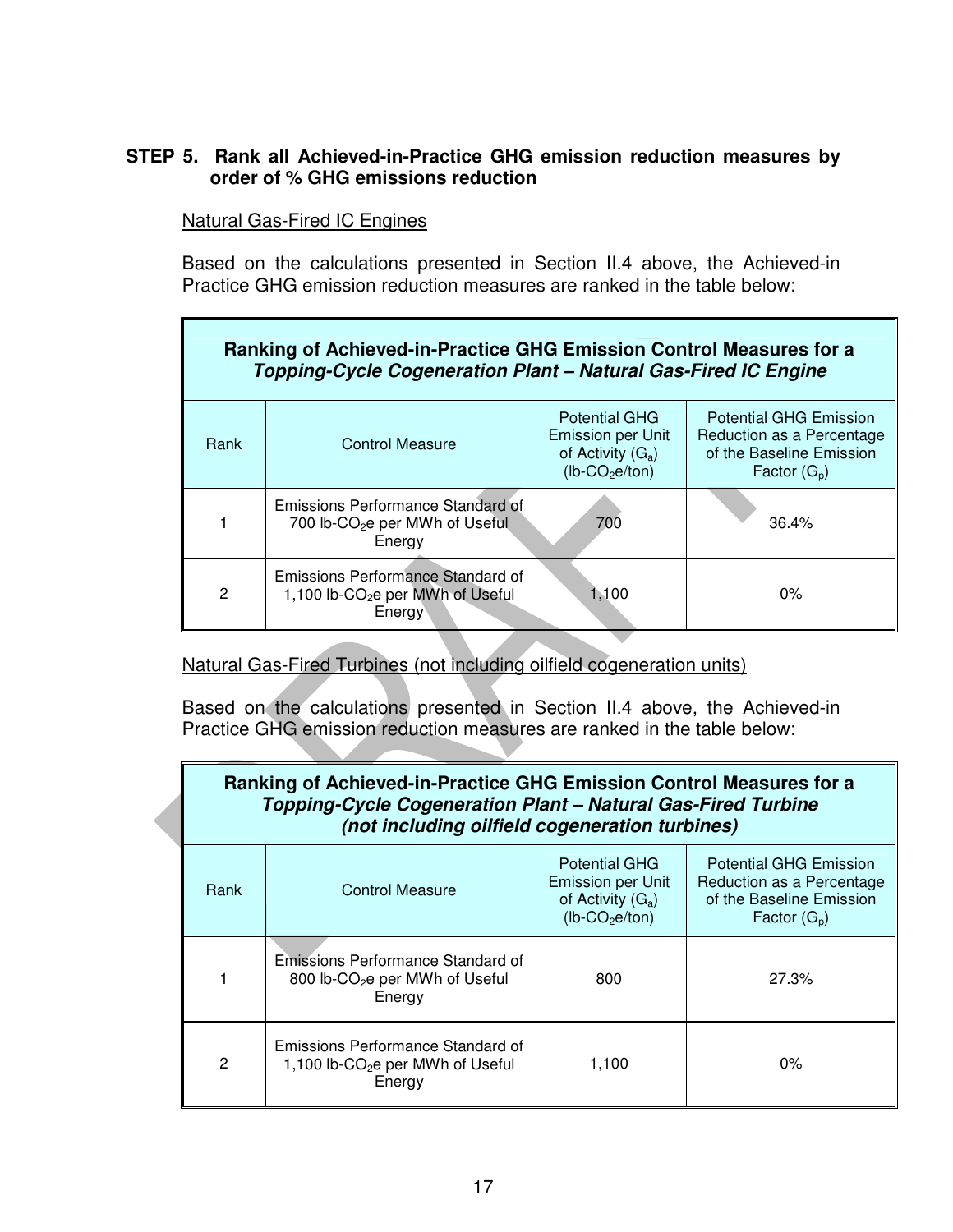#### Oilfield Natural Gas-Fired Turbines

Based on the calculations presented in Section II.4 above, the Achieved-in Practice GHG emission reduction measures are ranked in the table below:

| Ranking of Achieved-in-Practice GHG Emission Control Measures for a<br>Topping-Cycle Cogeneration Plant - Oilfield Natural Gas-Fired Turbines |                                                                                             |                                                                                                          |                                                                                                          |
|-----------------------------------------------------------------------------------------------------------------------------------------------|---------------------------------------------------------------------------------------------|----------------------------------------------------------------------------------------------------------|----------------------------------------------------------------------------------------------------------|
| Rank                                                                                                                                          | Control Measure                                                                             | <b>Potential GHG</b><br><b>Emission per Unit</b><br>of Activity $(G_a)$<br>$(lb$ -CO <sub>2</sub> e/ton) | <b>Potential GHG Emission</b><br>Reduction as a Percentage<br>of the Baseline Emission<br>Factor $(G_p)$ |
|                                                                                                                                               | Emissions Performance Standard of<br>800 lb-CO <sub>2</sub> e per MWh of Useful<br>Energy   | 800                                                                                                      | 27.3%                                                                                                    |
| $\overline{2}$                                                                                                                                | Emissions Performance Standard of<br>1,100 lb-CO <sub>2</sub> e per MWh of Useful<br>Energy | 1.100                                                                                                    | $0\%$                                                                                                    |

#### **STEP 6. Establish the Best Performance Standard (BPS) for this Class and Category**

For Stationary Source Projects for which the District must issue permits, Best Performance Standard is – "For a specific Class and Category, the most effective, District approved, Achieved-In-Practice means of reducing or limiting GHG emissions from a GHG emissions source, that is also economically feasible per the definition of achieved-in-practice. BPS includes equipment type, equipment design, and operational and maintenance practices for the identified service, operation, or emissions unit class and category".

Based on the definition above and the ranking given in Table 3 from Section II.5, Best Performance Standard (BPS) for this class and category is determined as: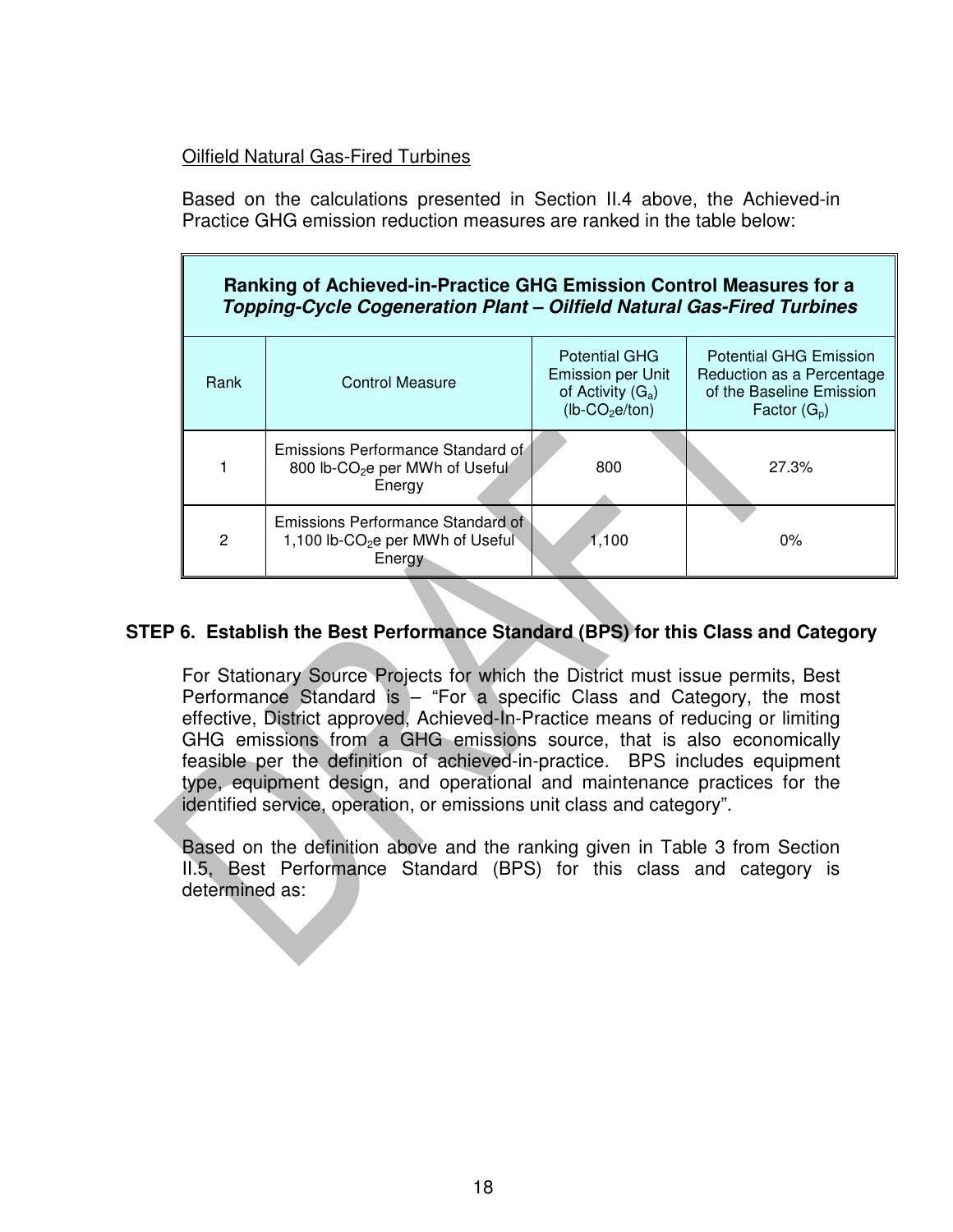| <b>Draft Best Performance Standards for</b><br><b>Topping-Cycle Cogeneration Plants</b> |                                                                                        |  |
|-----------------------------------------------------------------------------------------|----------------------------------------------------------------------------------------|--|
| <b>Subcategory</b>                                                                      | <b>Control Measure</b>                                                                 |  |
| Natural Gas-Fired IC Engine                                                             | Emissions Performance Standard of<br>700 lb-CO <sub>2</sub> e per MWh of Useful Energy |  |
| Natural Gas-Fired Turbine (not including<br>oilfield cogeneration units)                | Emissions Performance Standard of<br>800 lb-CO <sub>2</sub> e per MWh of Useful Energy |  |
| Oilfield Natural Gas-Fired Turbine                                                      | Emissions Performance Standard of<br>800 lb-CO <sub>2</sub> e per MWh of Useful Energy |  |

### **Best Performance Standards for Topping Cycle Cogeneration Systems**

#### **STEP 7. Eliminate All Other Achieved-in-Practice Options from Consideration as Best Performance Standard**

The following Achieved-in-Practice GHG control measure, identified in Section II.4 and ranked in Section II.5 has been eliminated from consideration as Best Performance Standard for each subcategory since the GHG control efficiency that are less than that of the selected Best Performance Standard for each subcategory stated in Section II.6:

Emissions Performance Standard of 1,100 lb-CO<sub>2</sub>e per MWh of Useful Energy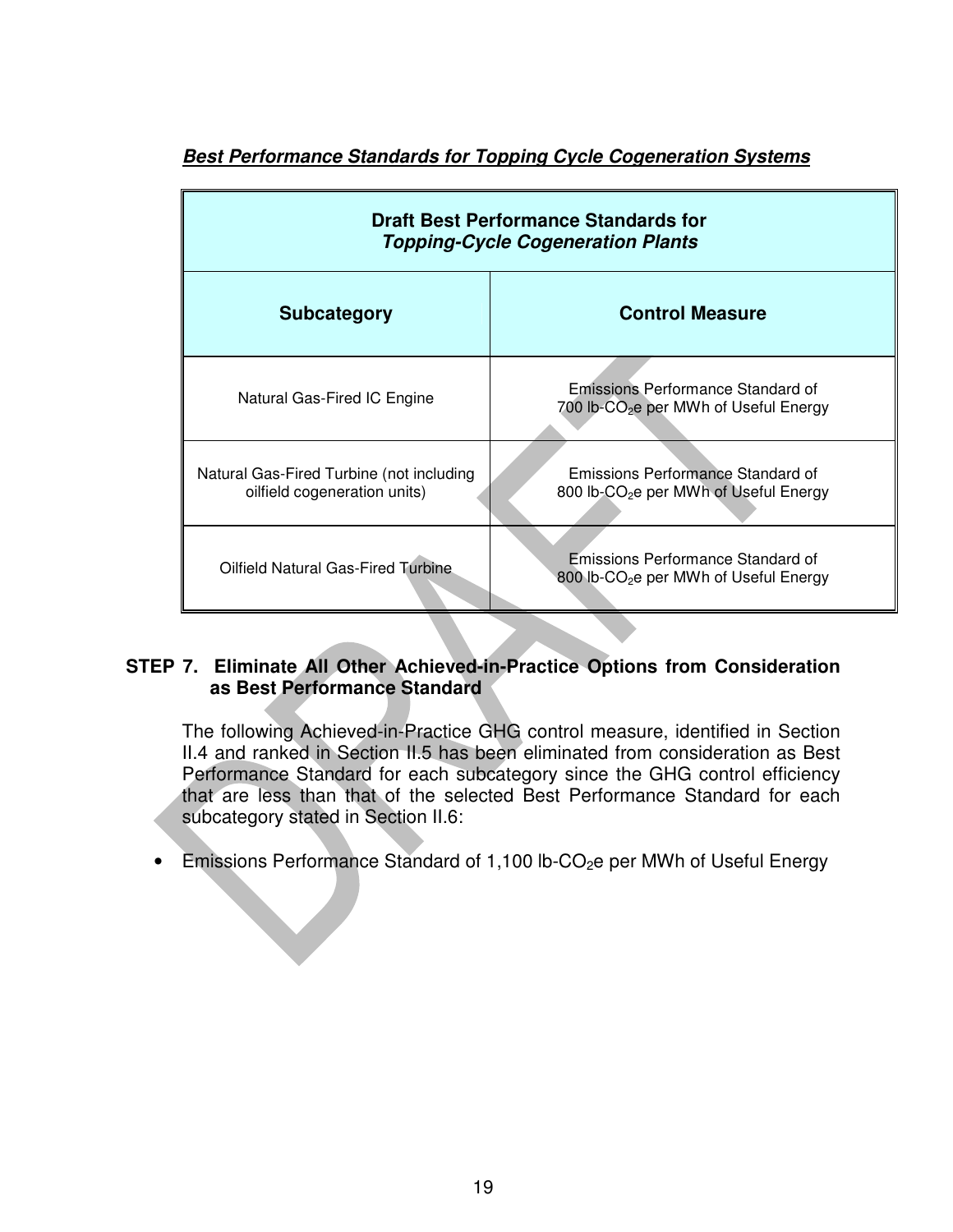# **V. Appendices**

| Appendix I         | <b>Initial Public Process</b>                                                       |
|--------------------|-------------------------------------------------------------------------------------|
| Appendix II        | <b>Public Review Process</b>                                                        |
| Appendix III       | <b>Public Comments Received and District Responses</b>                              |
| <b>Appendix IV</b> | Survey Results for Natural Gas-Fired IC Engine Cogeneration<br><b>Systems</b>       |
| Appendix V         | Survey Results for Natural Gas-Fired Turbine Cogeneration<br>Systems (non-oilfield) |
| <b>Appendix VI</b> | Survey Results for Natural Gas-Fired Turbine Cogeneration<br>Systems (oilfield)     |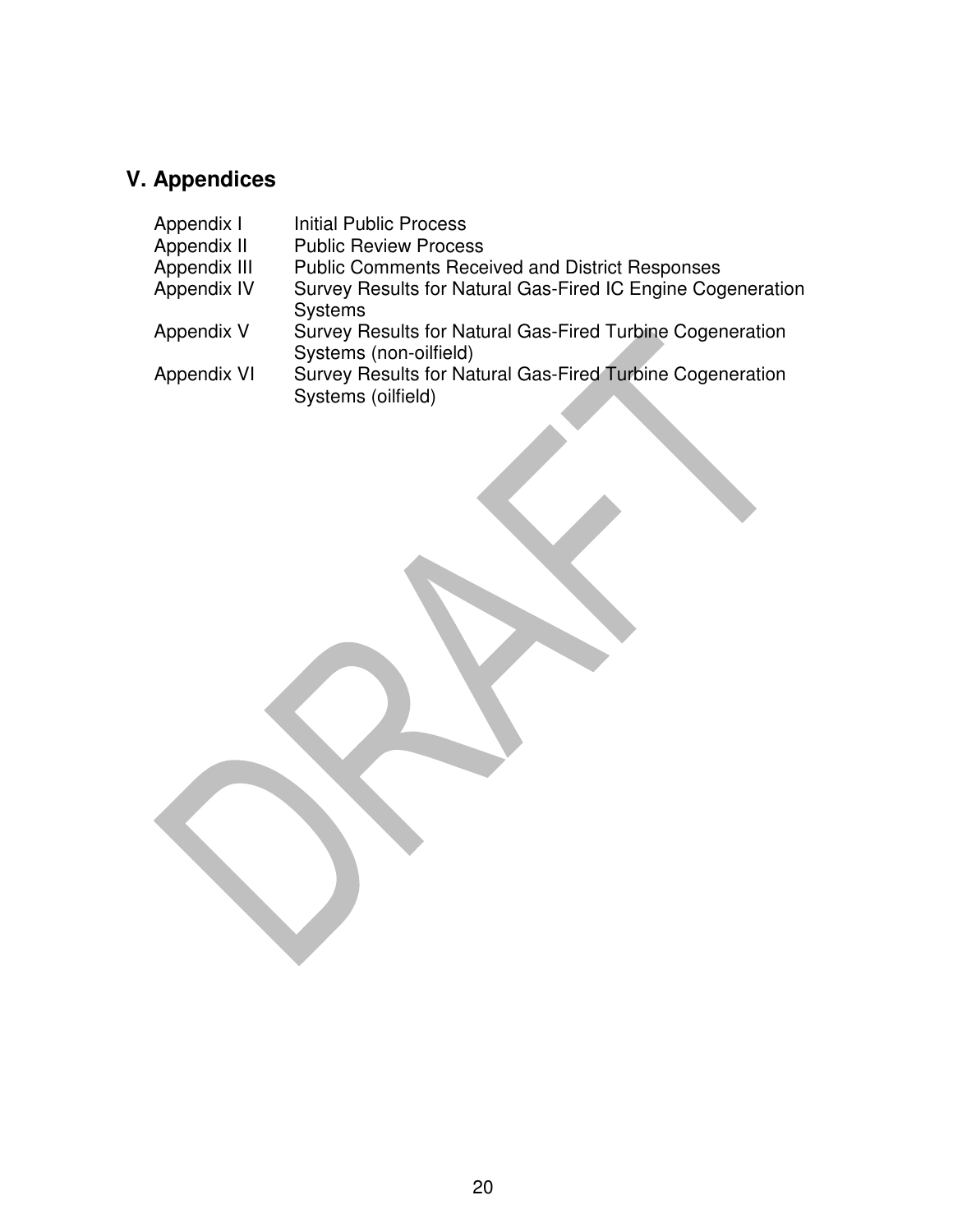Appendix I Initial Public Process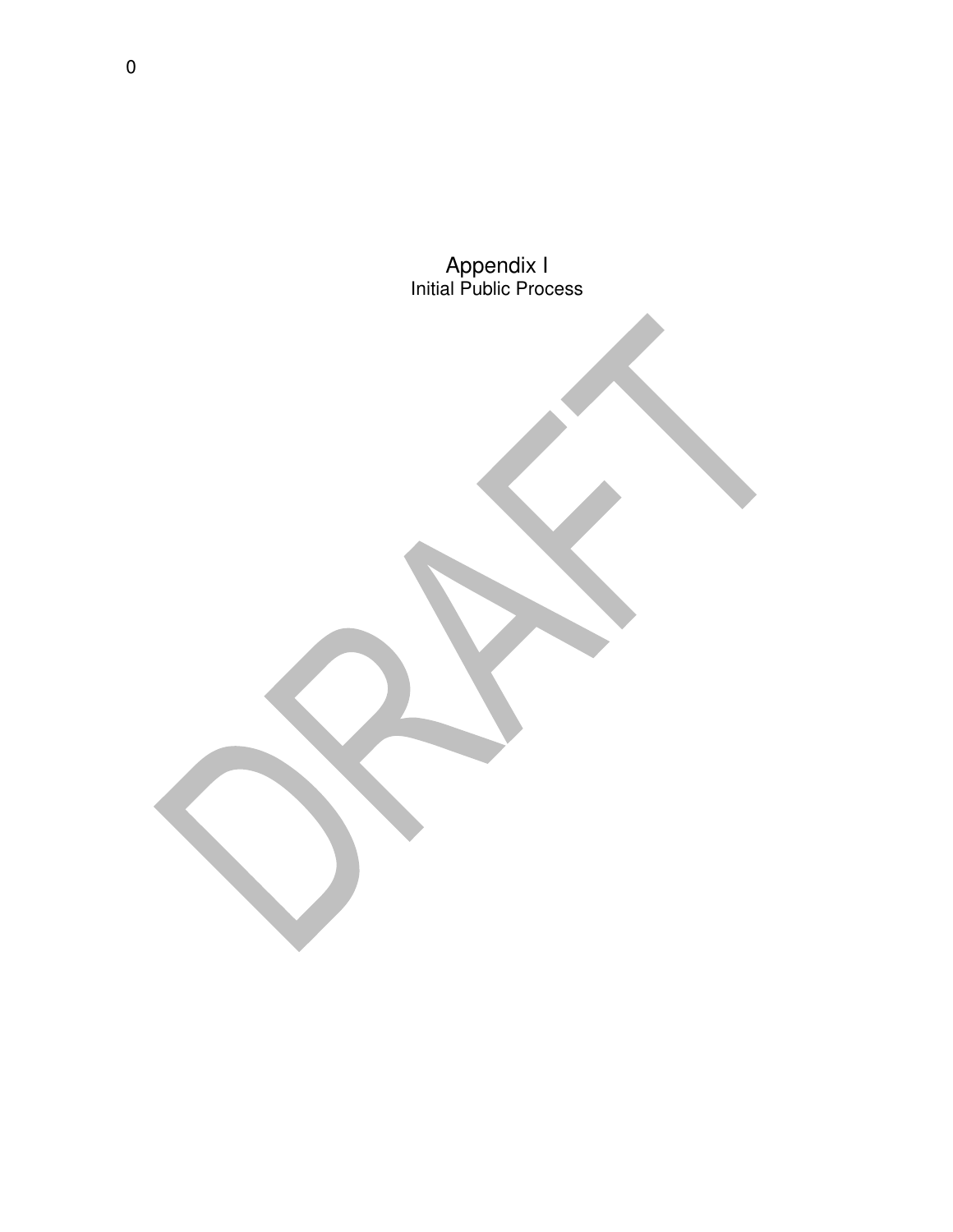Appendix II Public Review Process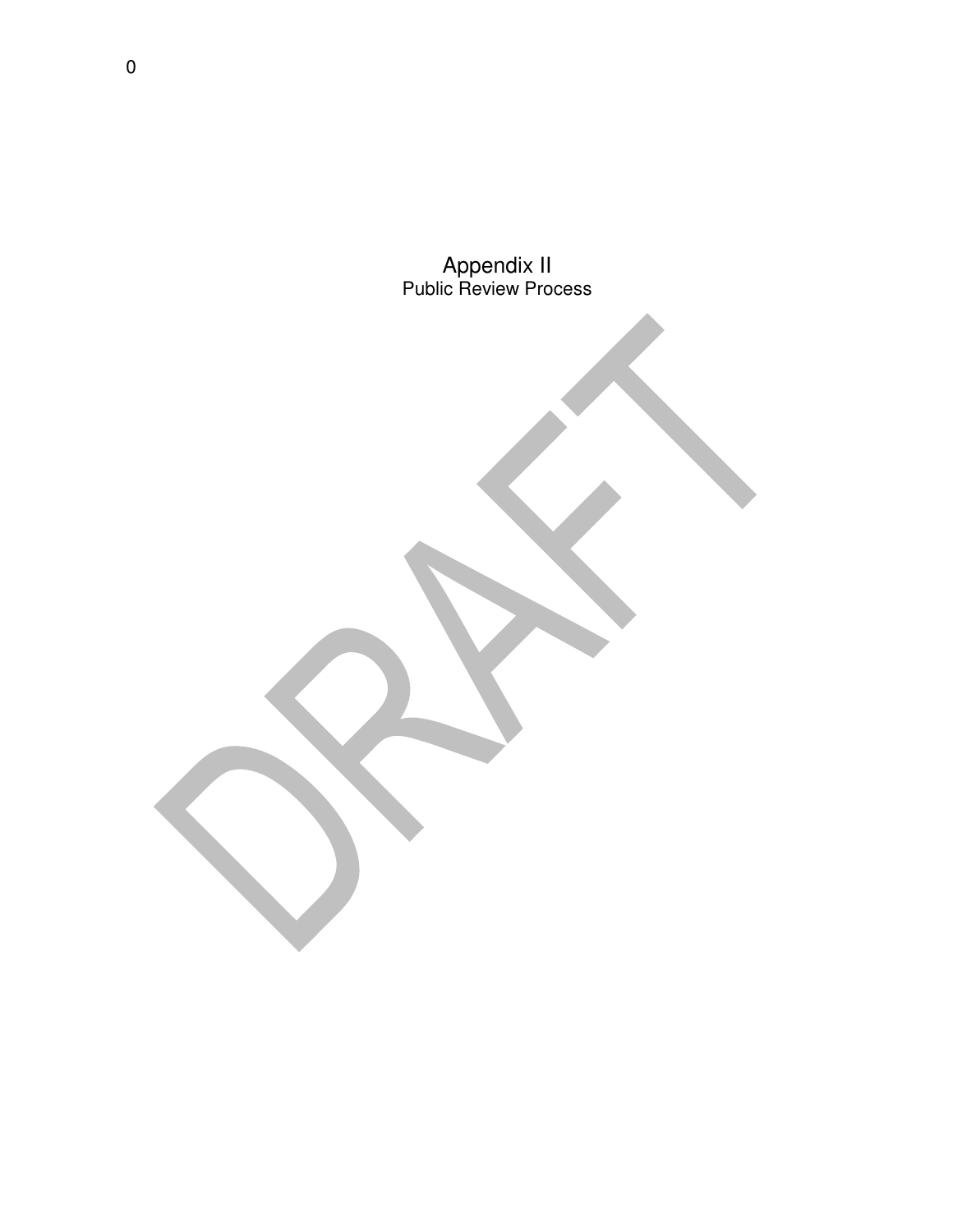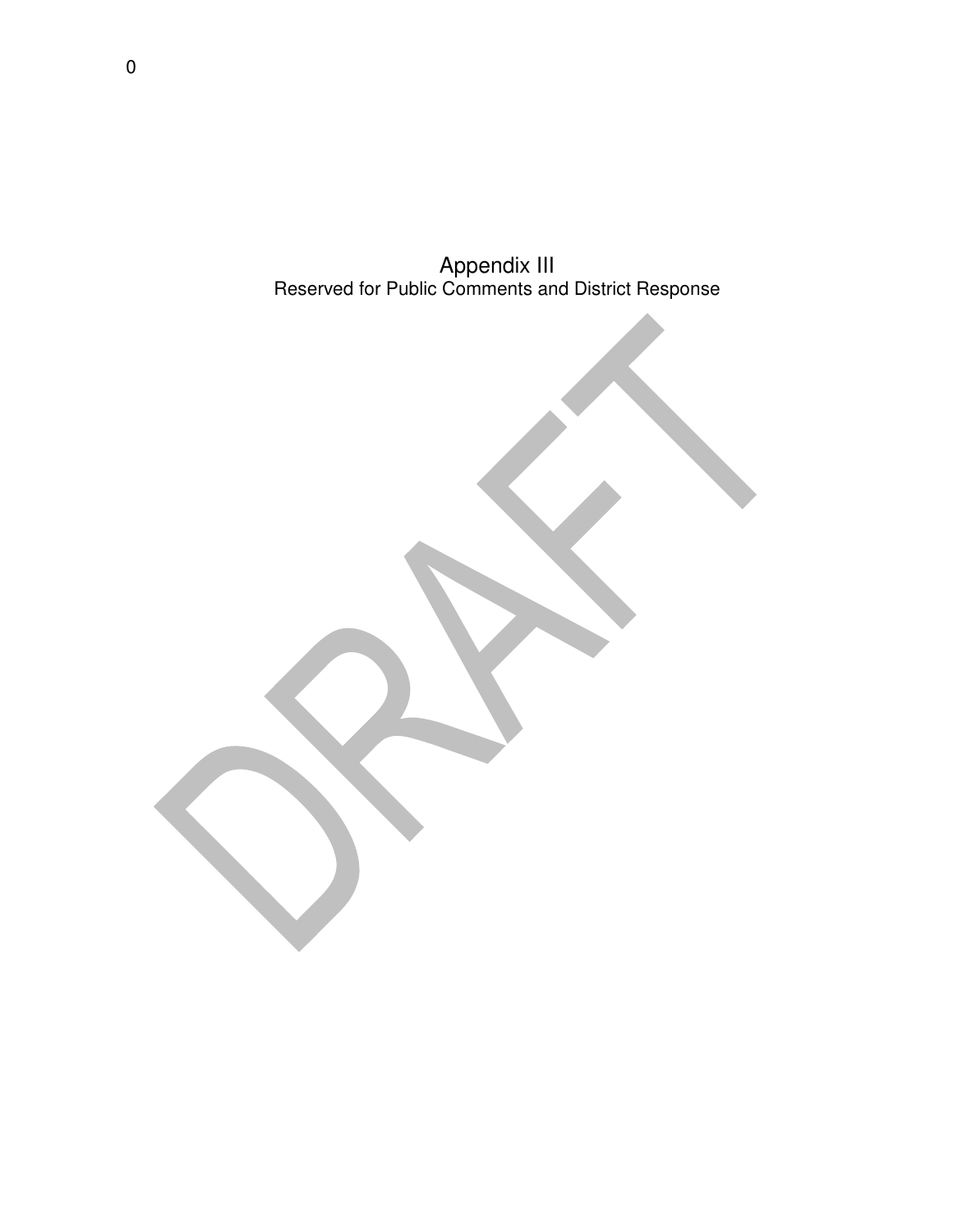Appendix IV Survey Results for Natural Gas-Fired IC Engine Cogeneration Systems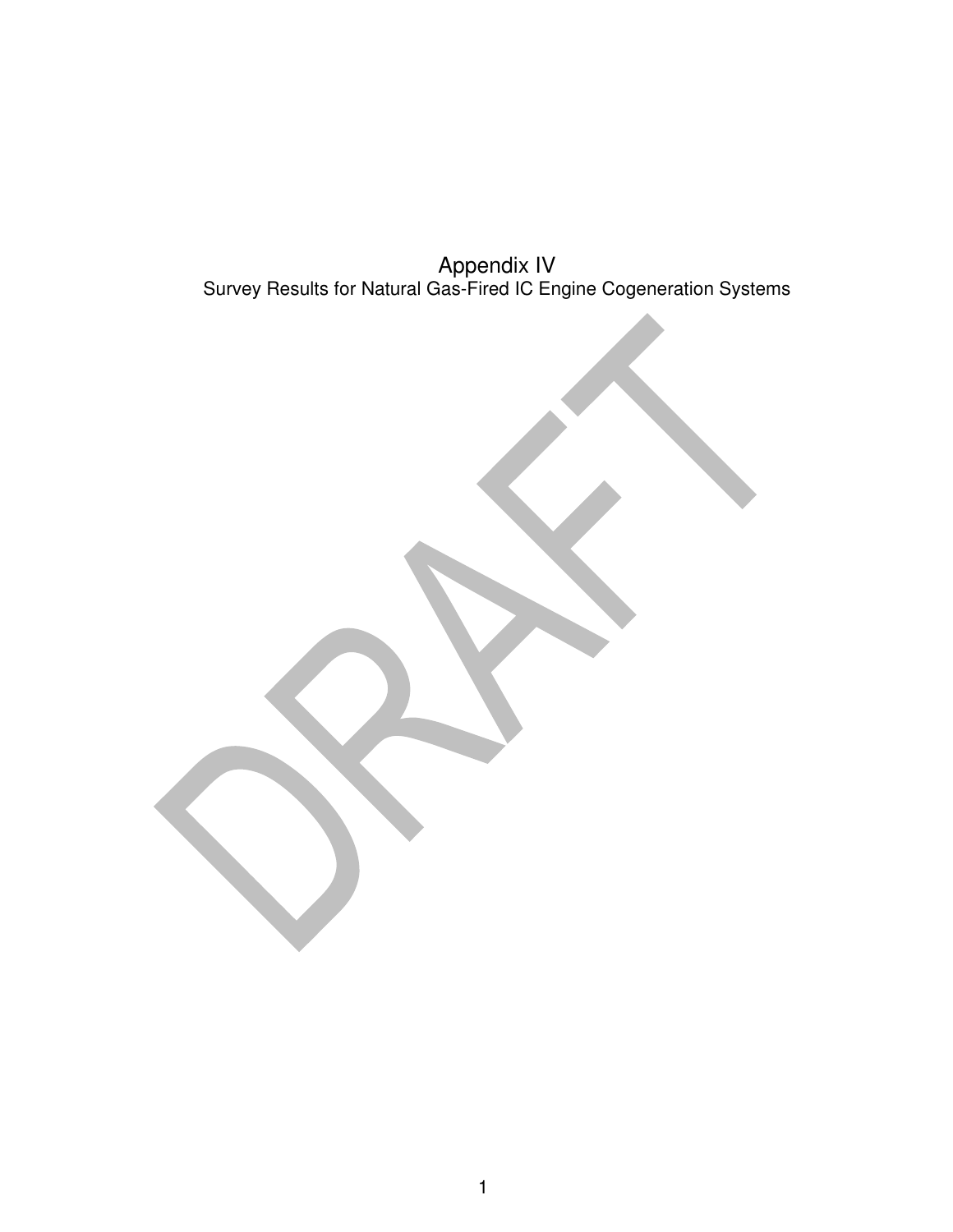#### Survey Results for Natural Gas-Fired IC Engine Cogeneration Systems

The District conducted a survey of the permitted natural gas-fired IC engine cogeneration systems that are currently located in the District. This survey included the collection of fuel usages, useful electricity production, useful thermal energy production, and useful mechanical energy production. Using the provided information and the conversion factors presented in the main body of this document, the District calculated the  $CO<sub>2</sub>$  equivalent emissions per unit of activity for each of the permitted cogeneration units for the facilities that responded to the survey. The District identified ten natural gas-fired IC engine cogeneration units and obtained information from six of the units using the survey. The facilities have asked that the raw data and the identity of the facilities be kept confidential; therefore, only the results of the District's analysis are shown below:

| <b>Survey Results for Natural Gas IC Engines</b><br>(based on current configuration) |               |  |
|--------------------------------------------------------------------------------------|---------------|--|
| Unit                                                                                 | $Ib-CO2e/MWh$ |  |
| Confidential Unit #1                                                                 | 816.5         |  |
| Confidential Unit #2                                                                 | 555.3         |  |
| Confidential Unit #3                                                                 | 629.0         |  |
| Confidential Unit #4                                                                 | 475.0         |  |
| Confidential Unit #5                                                                 | 687.2         |  |
| Confidential Unit #6                                                                 | 490.2         |  |
|                                                                                      |               |  |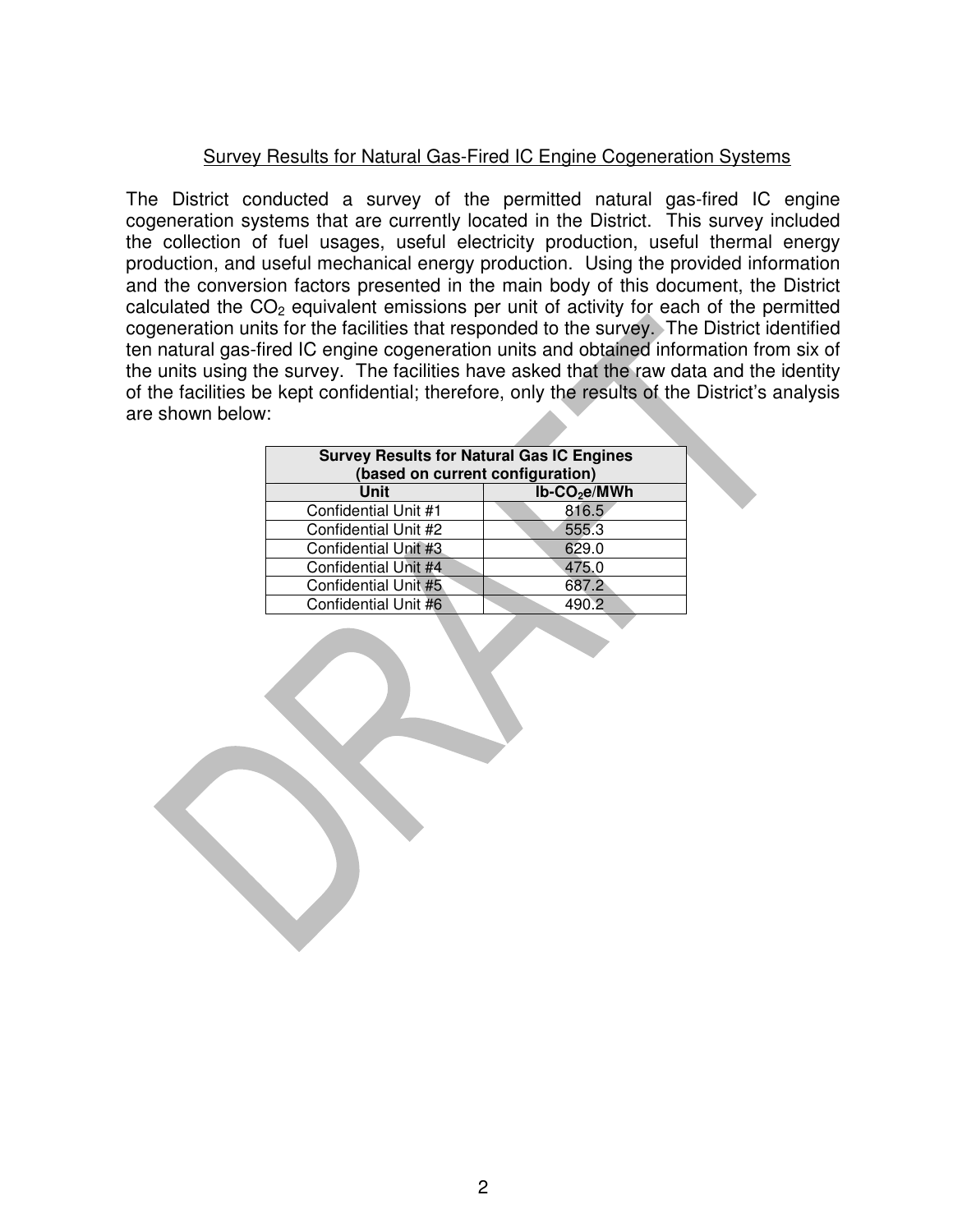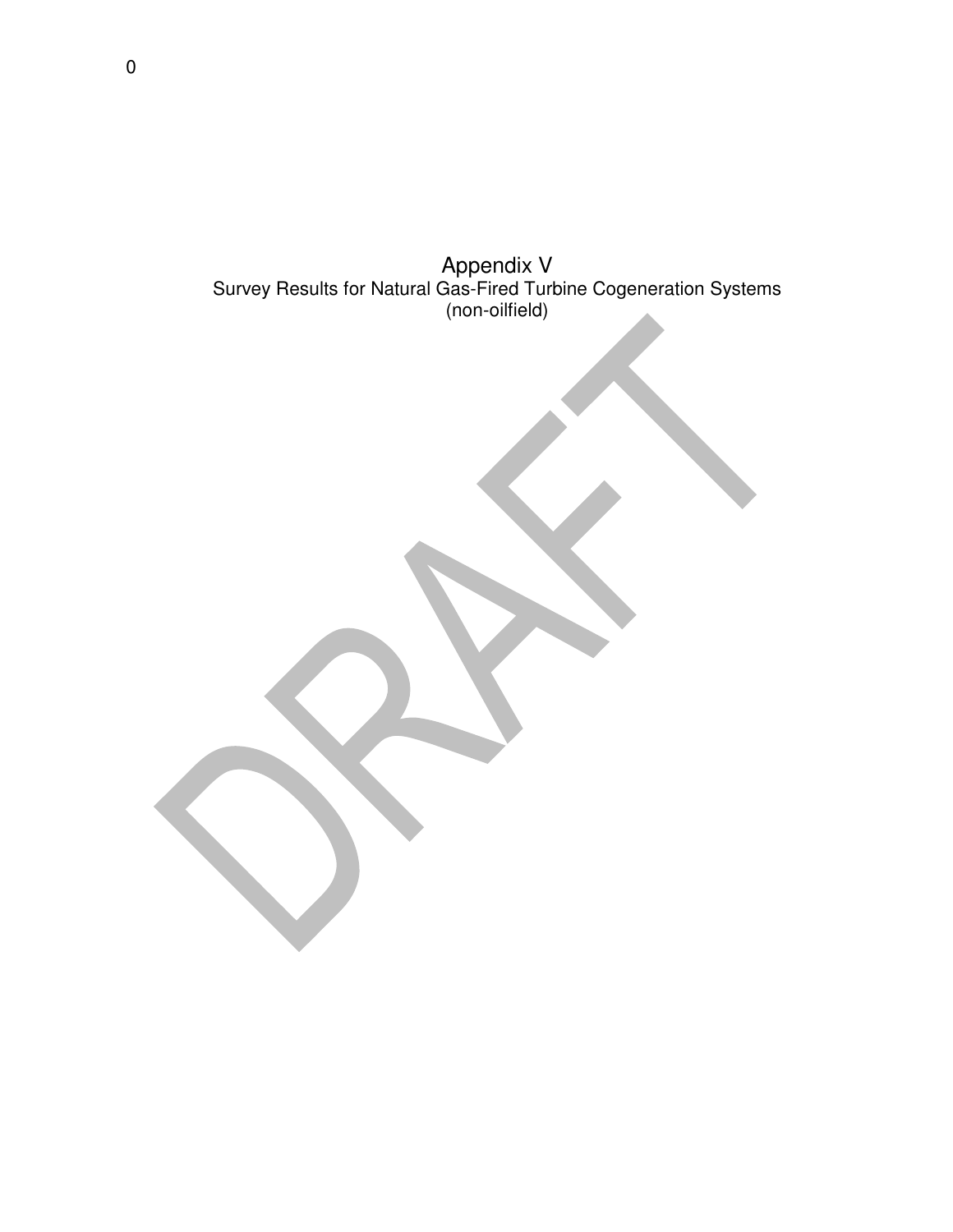#### Survey Results for Natural Gas-Fired Turbine Cogeneration Systems (non-oilfield)

The District conducted a survey of the permitted natural gas-fired non-oilfield turbine cogeneration systems that are currently located in the District. This survey included the collection of fuel usages, useful electricity production, useful thermal energy production, and useful mechanical energy production. Using the provided information and the conversion factors presented in the main body of this document, the District calculated the  $CO<sub>2</sub>$  equivalent emissions per unit of activity for each of the permitted cogeneration units for the facilities that responded to the survey. The District obtained information from four non-oilfield units using the survey. The facilities have asked that the raw data and the identity of the facilities be kept confidential; therefore, only the results of the District's analysis are shown below:

| <b>Survey Results for Natural Gas-Fired Turbines</b><br>(non-oilfield) |                                  |  |
|------------------------------------------------------------------------|----------------------------------|--|
|                                                                        | (based on current configuration) |  |
| <b>Unit</b>                                                            | $lb$ -CO <sub>2</sub> e/MWh      |  |
| Confidential Unit #1                                                   | 683                              |  |
| Confidential Unit #2                                                   | 825                              |  |
| Confidential Unit #3                                                   | 809                              |  |
| Confidential Unit #4                                                   | 746                              |  |
|                                                                        |                                  |  |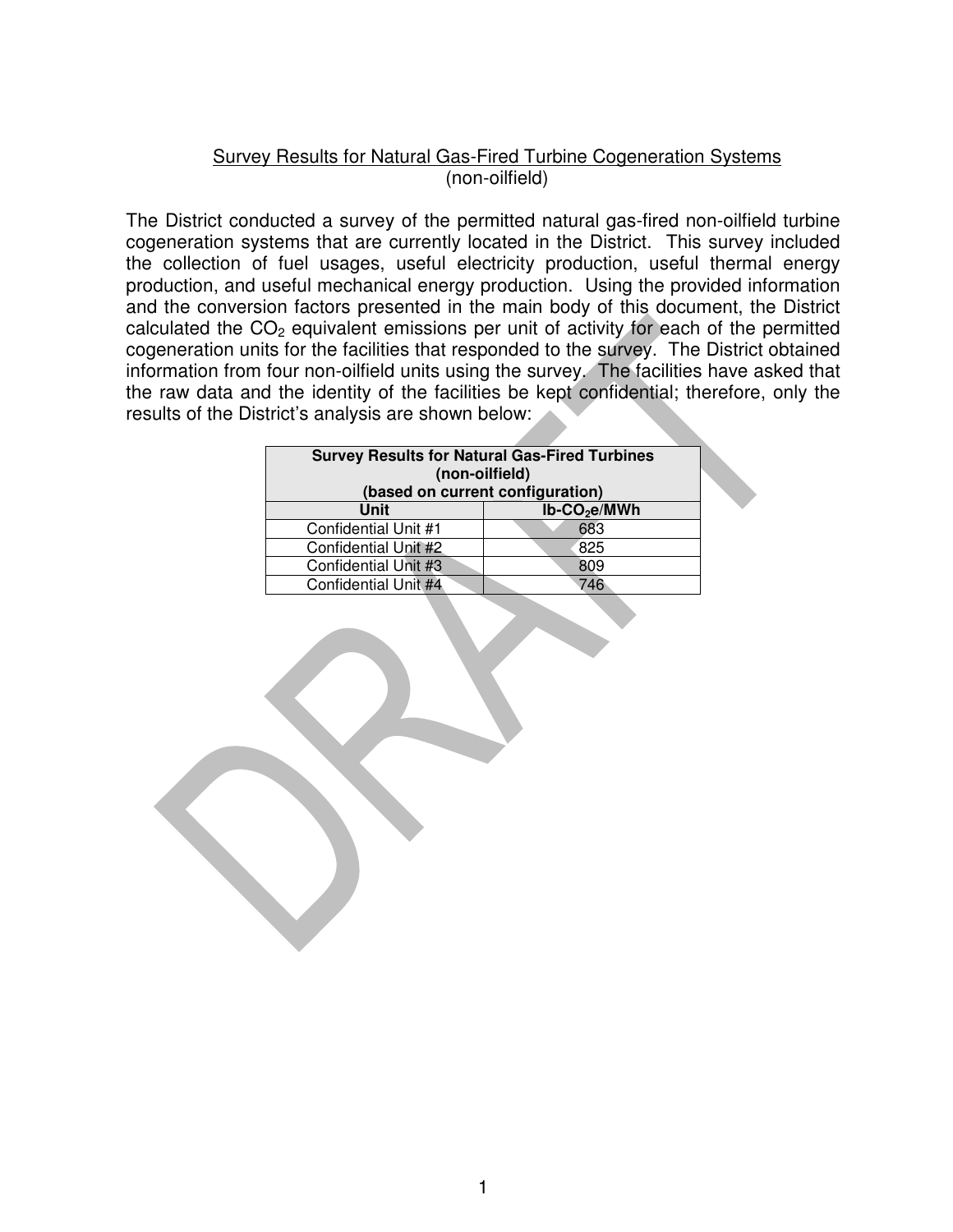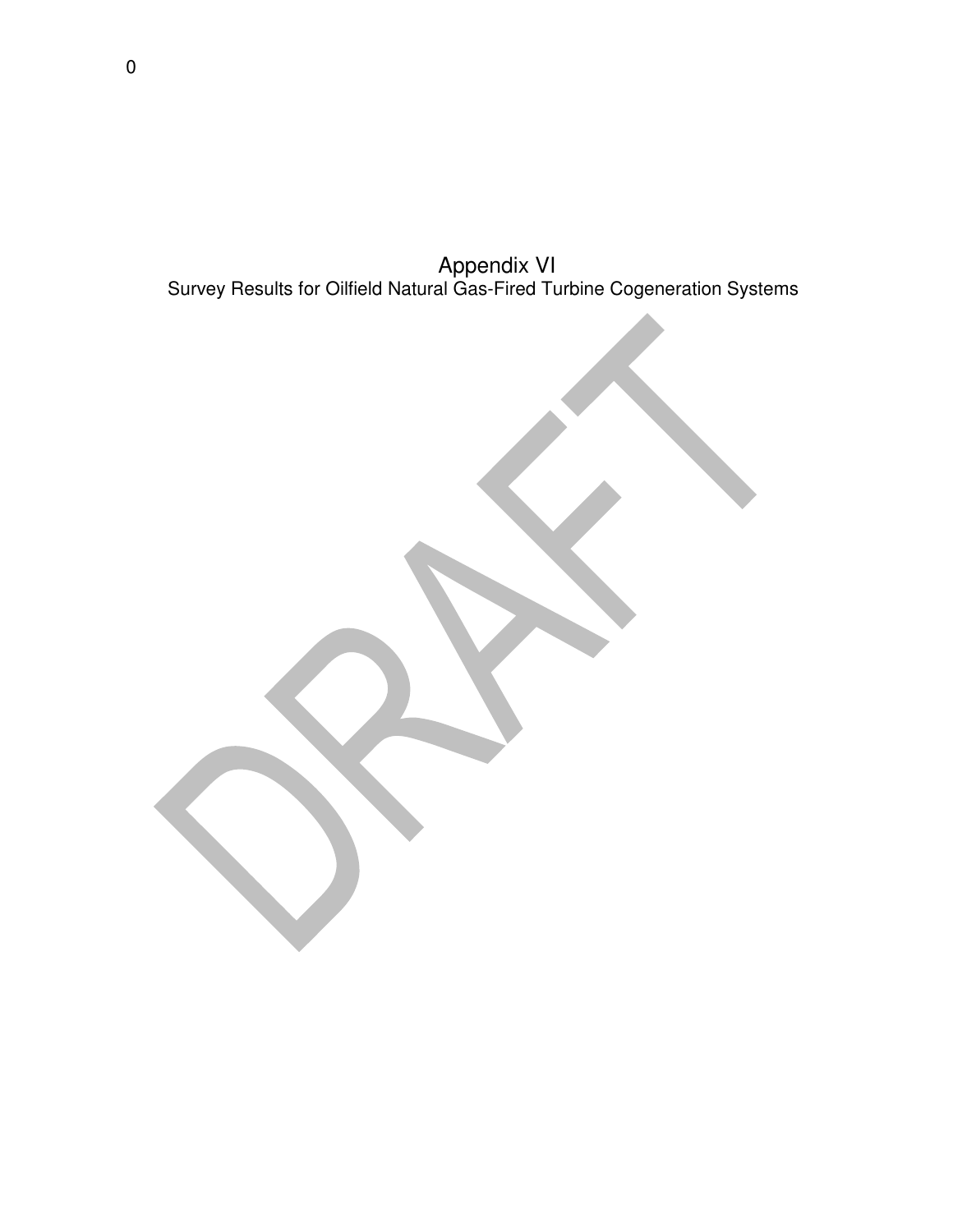#### Survey Results for Oilfield Natural Gas-Fired Turbine Cogeneration Systems

The District conducted a survey of the permitted natural gas-fired oilfield turbine cogeneration systems that are currently located in the District. This survey included the collection of fuel usages, useful electricity production, useful thermal energy production, and useful mechanical energy production. Using the provided information and the conversion factors presented in the main body of this document, the District calculated the  $CO<sub>2</sub>$  equivalent emissions per unit of activity for each of the permitted cogeneration units for the facilities that responded to the survey. The District obtained information from 36 oilfield cogeneration units using the survey. The facilities have asked that the raw data and the identity of the facilities be kept confidential; therefore, only the results of the District's analysis are shown below:

| <b>Survey Results for Oilfield Natural Gas-Fired Turbines</b><br>(based on current configuration) |                             |  |
|---------------------------------------------------------------------------------------------------|-----------------------------|--|
| Unit                                                                                              | $Ib$ -CO <sub>2</sub> e/MWh |  |
| Confidential Unit #1                                                                              | 951                         |  |
| Confidential Unit #2                                                                              | 794                         |  |
| Confidential Unit #3                                                                              | 794                         |  |
| Confidential Unit #4                                                                              | 794                         |  |
| Confidential Unit #5                                                                              | 794                         |  |
| Confidential Unit #6                                                                              | 794                         |  |
| Confidential Unit #7                                                                              | 794                         |  |
| Confidential Unit #8                                                                              | 794                         |  |
| Confidential Unit #9                                                                              | 571                         |  |
| Confidential Unit #10                                                                             | 628                         |  |
| Confidential Unit #11                                                                             | 664                         |  |
| Confidential Unit #12                                                                             | 960                         |  |
| Confidential Unit #13                                                                             | 960                         |  |
| Confidential Unit #14                                                                             | 960                         |  |
| Confidential Unit #15                                                                             | 952                         |  |
| Confidential Unit #16                                                                             | 529                         |  |
| Confidential Unit #17                                                                             | 483                         |  |
| <b>Confidential Unit #18</b>                                                                      | 533                         |  |
| Confidential Unit #19                                                                             | 614                         |  |
| Confidential Unit #20                                                                             | 643                         |  |
| Confidential Unit #21                                                                             | 593                         |  |
| Confidential Unit #22                                                                             | 655                         |  |
| Confidential Unit #23                                                                             | 655                         |  |
| Confidential Unit #24                                                                             | 639                         |  |
| Confidential Unit #25                                                                             | 553                         |  |
| Confidential Unit #26                                                                             | 553                         |  |
| Confidential Unit #27                                                                             | 553                         |  |
| Confidential Unit #28                                                                             | 553                         |  |
| Confidential Unit #29                                                                             | 553                         |  |
| Confidential Unit #30                                                                             | 553                         |  |
| Confidential Unit #31                                                                             | 553                         |  |
| Confidential Unit #32                                                                             | 553                         |  |
| Confidential Unit #33                                                                             | 518                         |  |
| Confidential Unit #34                                                                             | 509                         |  |